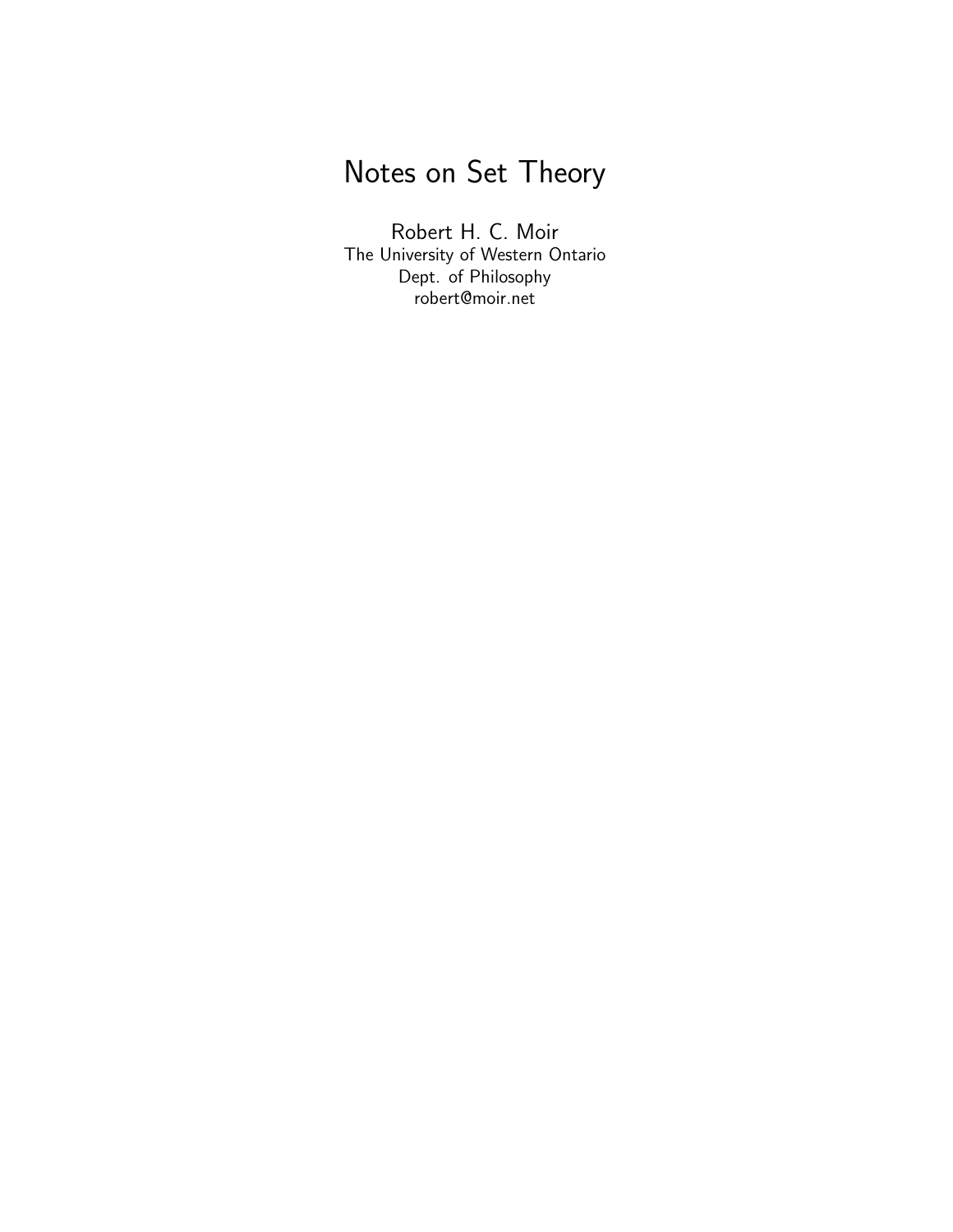## Contents

| $\mathbf{1}$   | <b>Fundamentals of Sets and Classes</b>                                                  | $\mathbf{1}$   |  |  |  |
|----------------|------------------------------------------------------------------------------------------|----------------|--|--|--|
|                | Classes and Sets<br>1.1                                                                  | $\mathbf{1}$   |  |  |  |
|                | 1.2                                                                                      | $\mathbf{1}$   |  |  |  |
|                | 1.3                                                                                      | $\mathbf{1}$   |  |  |  |
|                | 1.4                                                                                      | $\mathbf{1}$   |  |  |  |
|                | 1.5                                                                                      | $\overline{2}$ |  |  |  |
|                | 1.6                                                                                      | $\overline{2}$ |  |  |  |
|                | 1.7                                                                                      | 3              |  |  |  |
|                | 1.8                                                                                      | 3              |  |  |  |
| $\bf{2}$       | Constructions I (Products and Coproducts)<br>$\overline{\mathbf{4}}$                     |                |  |  |  |
|                | 2.1                                                                                      | $\overline{4}$ |  |  |  |
|                | 2.2                                                                                      | $\overline{4}$ |  |  |  |
|                | 2.3                                                                                      | $\overline{5}$ |  |  |  |
| 3              | <b>Functions</b>                                                                         | 6              |  |  |  |
|                | 3.1                                                                                      | 6              |  |  |  |
|                | 3.2                                                                                      | 6              |  |  |  |
|                | Surjections, Injections and Bijections $\dots \dots \dots \dots \dots \dots \dots \dots$ | $\overline{7}$ |  |  |  |
|                | 3.3                                                                                      | $\overline{7}$ |  |  |  |
|                | 3.4                                                                                      | $\overline{7}$ |  |  |  |
|                | 3.5                                                                                      |                |  |  |  |
|                | 3.6                                                                                      | 8<br>8         |  |  |  |
|                | Arbitrary Union, Intersection, Product and Coproduct<br>3.7                              |                |  |  |  |
| $\overline{4}$ | Relations                                                                                | 9              |  |  |  |
|                | 4.1                                                                                      | 9              |  |  |  |
|                | 4.2                                                                                      | 9              |  |  |  |
|                | 4.3                                                                                      | 9              |  |  |  |
|                | 4.4                                                                                      | 9              |  |  |  |
|                | 4.5                                                                                      | 10             |  |  |  |
|                | 4.6                                                                                      | 10             |  |  |  |
|                | 4.7                                                                                      | 10             |  |  |  |
|                | 4.8                                                                                      | 10             |  |  |  |
| 5              | Constructions II $(Quotients)^*$                                                         | 11             |  |  |  |
|                | 5.1                                                                                      | 11             |  |  |  |
|                | 5.2                                                                                      | 11             |  |  |  |
|                | 5.3                                                                                      | 11             |  |  |  |
| 6              | <b>Finite and Infinite Sets</b>                                                          | 12             |  |  |  |
|                |                                                                                          | 12             |  |  |  |
|                | 6.1<br>6.2<br>Schröder-Bernstein Theorem                                                 | 12             |  |  |  |
|                |                                                                                          |                |  |  |  |
|                | 6.3                                                                                      | 12             |  |  |  |
|                | 6.4                                                                                      | 12             |  |  |  |
|                | 6.5                                                                                      | 13             |  |  |  |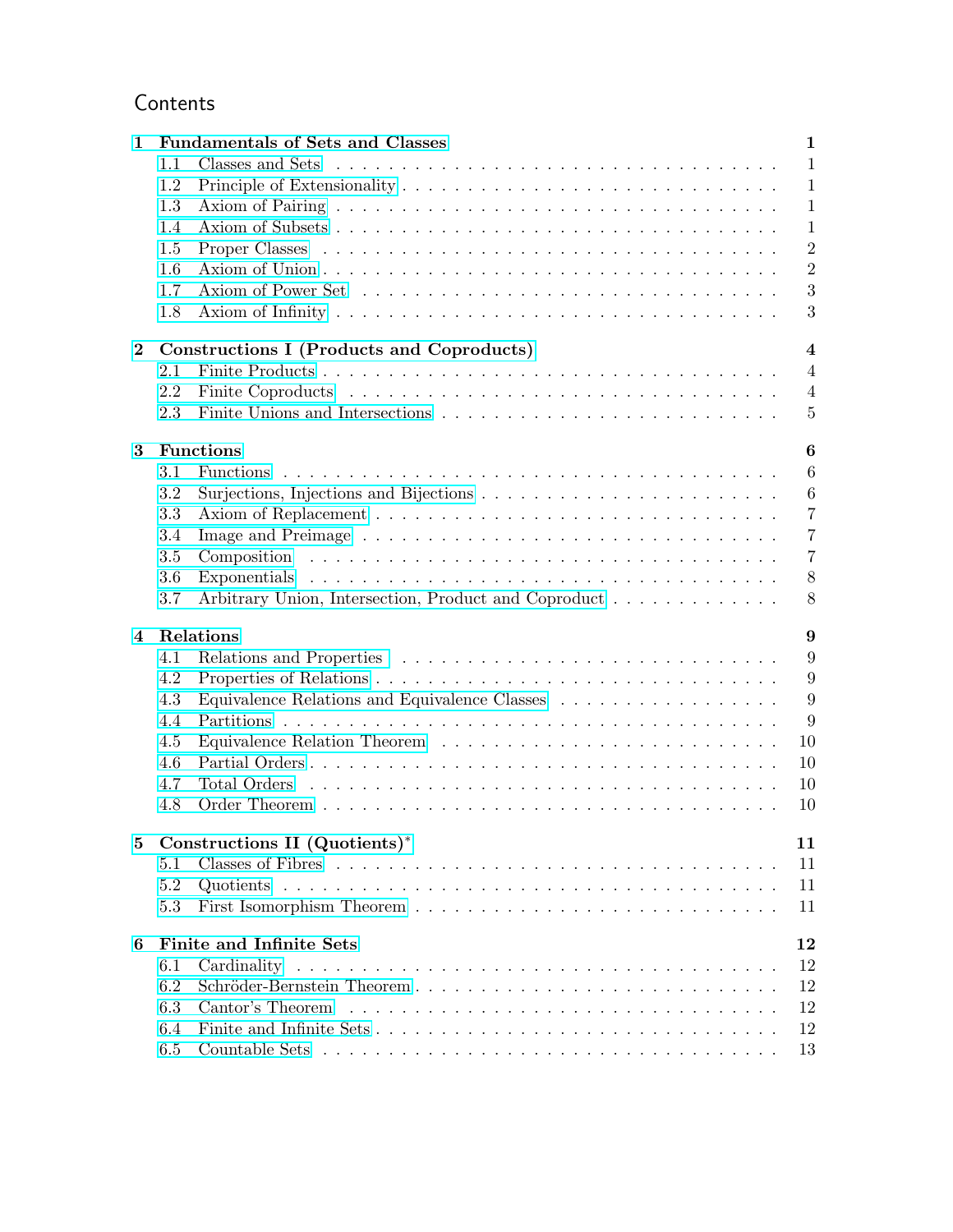| 7 |      | Well-order and Induction                          | 14 |
|---|------|---------------------------------------------------|----|
|   | 7.1  | Well-Orders and the Least Number Principle        | 14 |
|   | 7.2  | The Weak Principle of Mathematical Induction      | 14 |
|   | 7.3  |                                                   | 14 |
|   | 7.4  | The Strong Principle of Mathematical Induction    | 15 |
|   | 7.5  |                                                   | 15 |
|   | 7.6  |                                                   | 15 |
| 8 |      | Ordinals and Cardinals*                           | 16 |
|   | 8.1  |                                                   | 16 |
|   | 8.2  |                                                   | 16 |
|   | 8.3  |                                                   | 17 |
|   | 8.4  |                                                   | 17 |
|   | 8.5  | Representation Theorem for Well-ordered Sets      | 17 |
|   | 8.6  | Least Ordinal Principle and Transfinite Induction | 17 |
|   | 8.7  | Cardinals                                         | 18 |
|   | 8.8  |                                                   | 18 |
|   | 8.9  |                                                   | 18 |
|   | 8.10 |                                                   | 19 |
|   |      |                                                   | 20 |
| 9 |      | The Axiom of Choice*                              | 21 |
|   | 9.1  |                                                   | 21 |
|   | 9.2  |                                                   | 21 |
|   | 9.3  |                                                   | 21 |
|   | 9.4  |                                                   | 22 |
|   |      | 10 The Number Systems <sup>†</sup>                | 24 |
|   |      |                                                   | 24 |
|   |      | 10.1.1 Peano Axioms                               | 24 |
|   |      |                                                   | 24 |
|   |      |                                                   | 25 |
|   |      |                                                   | 26 |
|   |      |                                                   | 27 |
|   |      |                                                   | 27 |
|   |      |                                                   | 27 |
|   |      |                                                   | 27 |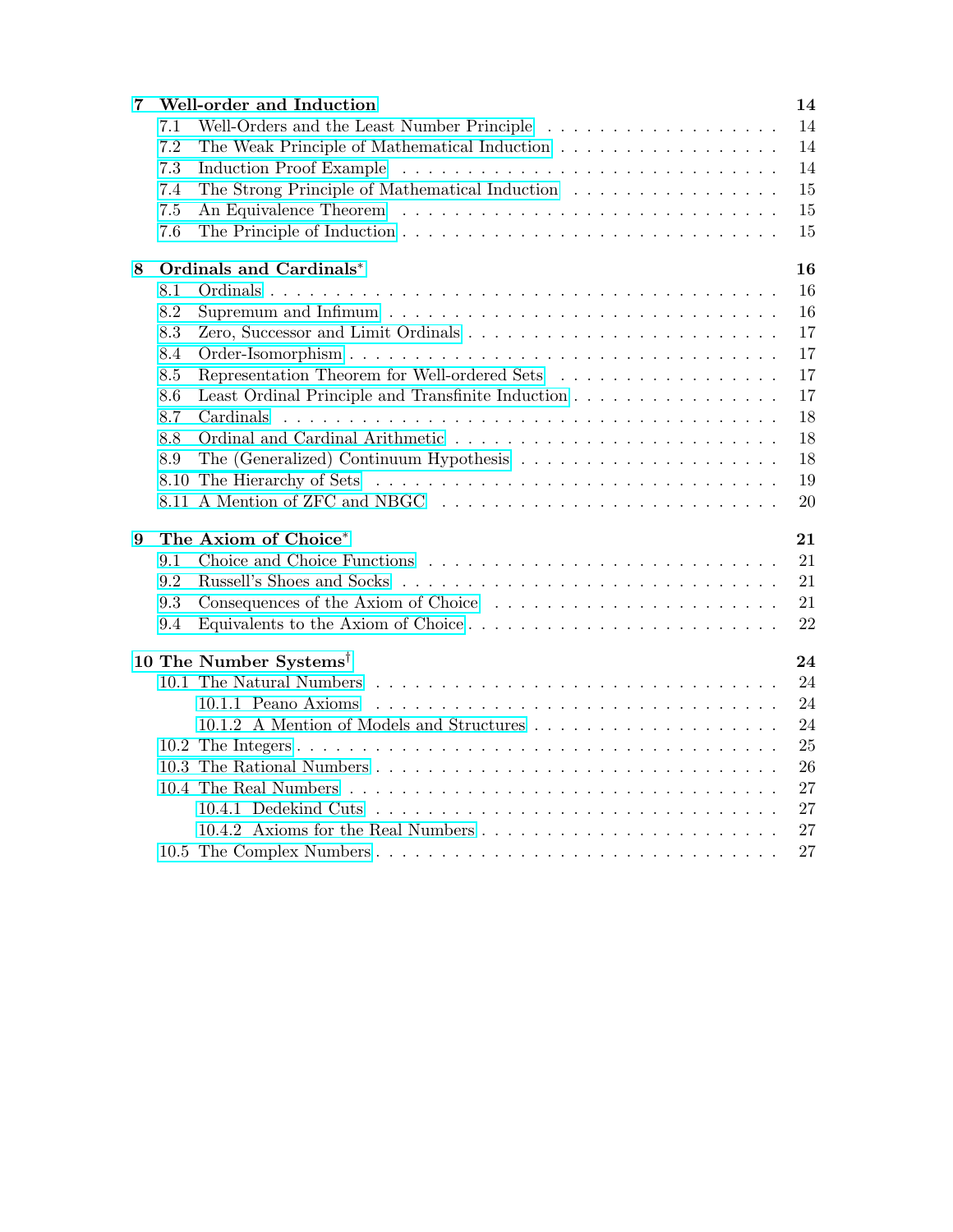### <span id="page-3-0"></span>1 Fundamentals of Sets and Classes

### <span id="page-3-1"></span>1.1 Classes and Sets

Sets are definite collections of objects considered themselves as a single object. We will consider a class to be any collection of distinct objects. Thus, a set is any collection of objects that can be a member of a class. For any given class A, we write  $a \in A$  to state that a is an element or member of A, or that A contains a.

### <span id="page-3-2"></span>1.2 Principle of Extensionality

If  $P$  is some property such that it can be considered to be a property of an arbitrary object x, then the *extension* of P is the class of objects that has the property P. The extension of P, the class of all objects x with property  $P$  is denoted by

 $\{x \mid Px\},\$ 

where  $Px$  means that x has  $P$ .

A class is taken to be identified by its elements. So if A and B are any classes such that

$$
x \in A \Leftrightarrow x \in B,
$$

then  $A = B$ . This is called the *principle of extensionality*.

### <span id="page-3-3"></span>1.3 Axiom of Pairing

One of the basic principles of set theory is that for any two objects a and b, the class  $\{a, b\}$ is a set. This is called the *axiom of pairing*. This entails that for any object a the class  $\{a\}$ is a set. This is called the singleton of  $a$ .

### <span id="page-3-4"></span>1.4 Axiom of Subsets

There is a special set that has no elements called the *empty set*, which is denoted by  $\emptyset$ . It can be expressed as the class

$$
\varnothing = \{x \mid x \neq x\}.
$$

Let A and B be two classes. If each element B is an element of A, then B is called a subclass of A. This is denoted as  $B \subseteq A$ . If B is a subclass of A, but  $B \neq A$ , then B is a proper subclass of A, which we denote by  $B \subset A$ . Now, if  $B \subseteq A$  and A is a set, then B is also a set. This is called the *axiom of subsets*. Thus, if  $A$  is a set, it follows that the class

$$
\{x \in A \mid Px\}
$$

is also a set.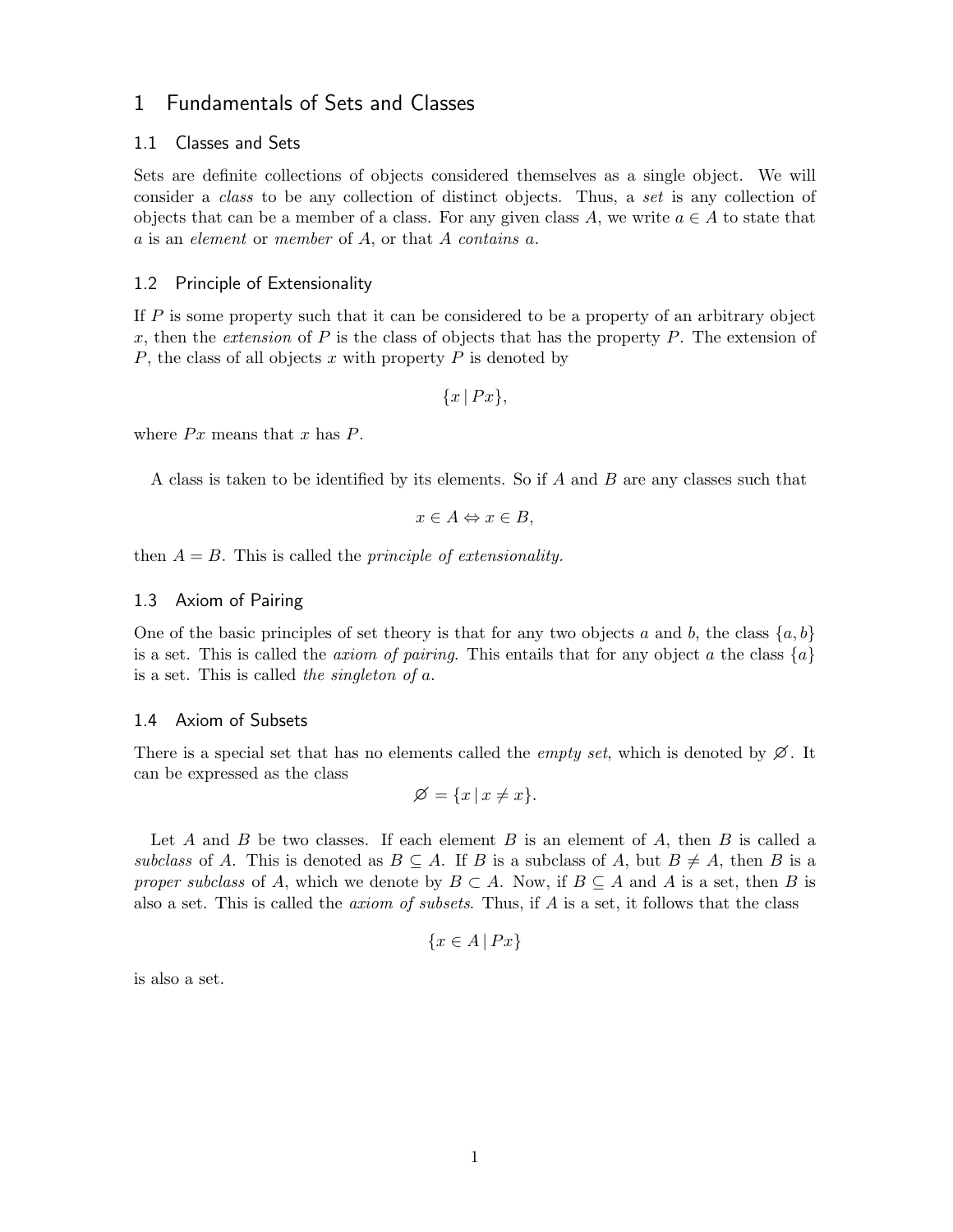### <span id="page-4-0"></span>1.5 Proper Classes

Some classes are so large that they cannot be comprehended as single objects, *i.e.* they cannot be sets. Such classes are called *proper classes*. An example of such a class is the Russell class defined as the class

$$
R = \{x \mid x \text{ is a set such that } x \notin x\}.
$$

To see that this is a proper class, suppose that R is a set. It must be that  $R \in \mathbb{R}$  or  $R \notin \mathbb{R}$ . Well, if  $R \in R$ , then by definition  $R \notin R$ . On the other hand if  $R \notin R$ , then  $R \in R$  by definition of R. These two contradictions establish that  $R$  cannot be a set, and hence it is a proper class. Another proper class is the *class of all sets* V,

$$
V = \{x \mid x \text{ is a set}\}.
$$

To see that this is a proper class, assume that V is a set. Since each member of the Russell class is in V, it follows that  $R \subseteq V$ . Then, by the axiom of subsets, R must be a set, but this is a contradiction. Thus,  $V$  is a proper class.

#### <span id="page-4-1"></span>1.6 Axiom of Union

If A is any class, then

$$
\bigcup A =_{def} \{x \mid x \in y \text{ for some } y \in A\}.
$$

 $\bigcup A$  is called the *union class of A*. If A is a set, then so is  $\bigcup A$ . This is called the *axiom of union*. Notice that the members of  $\bigcup A$  are the members of the members of A. The *union* (or *join*) of two classes A and B is written as

$$
A \cup B =_{def} \{x \mid x \in A \text{ or } x \in B\}.
$$

If A and B are sets, then their union  $A \cup B$  is a set by the axiom of union.

IF A is any class, then

$$
\bigcap A =_{def} \{x \mid x \in y \text{ for every } y \in A\}.
$$

This is called the *intersection class of A*. This is the class of members of members of A that are members of every member of A. If A and B are classes, then

$$
A \cap B =_{def} \{x \mid x \in A \text{ and } x \in B\}.
$$

This is called the *intersection* (or *meet*) of A and B. If A and B are sets, then  $\bigcap A$  and  $A \cap B$  are sets. This follows from the axiom of union and the axiom of subsets.

If A is any class, then

$$
A^c =_{def} \{x \mid x \notin A\}
$$

This is called the *complement* of A. If A and B are classes, then

$$
B \backslash A =_{def} B \cap A^c.
$$

This is called the *difference between* B and A. If A and B are sets,  $B \setminus A$  is a set, but  $A^c$ could be a proper class.  $B \setminus A$  is also called the *relative complement of* A in B. Without potentially referring to proper classes we have

$$
B \backslash A = \{ x \mid x \in B \text{ and } x \notin A \}.
$$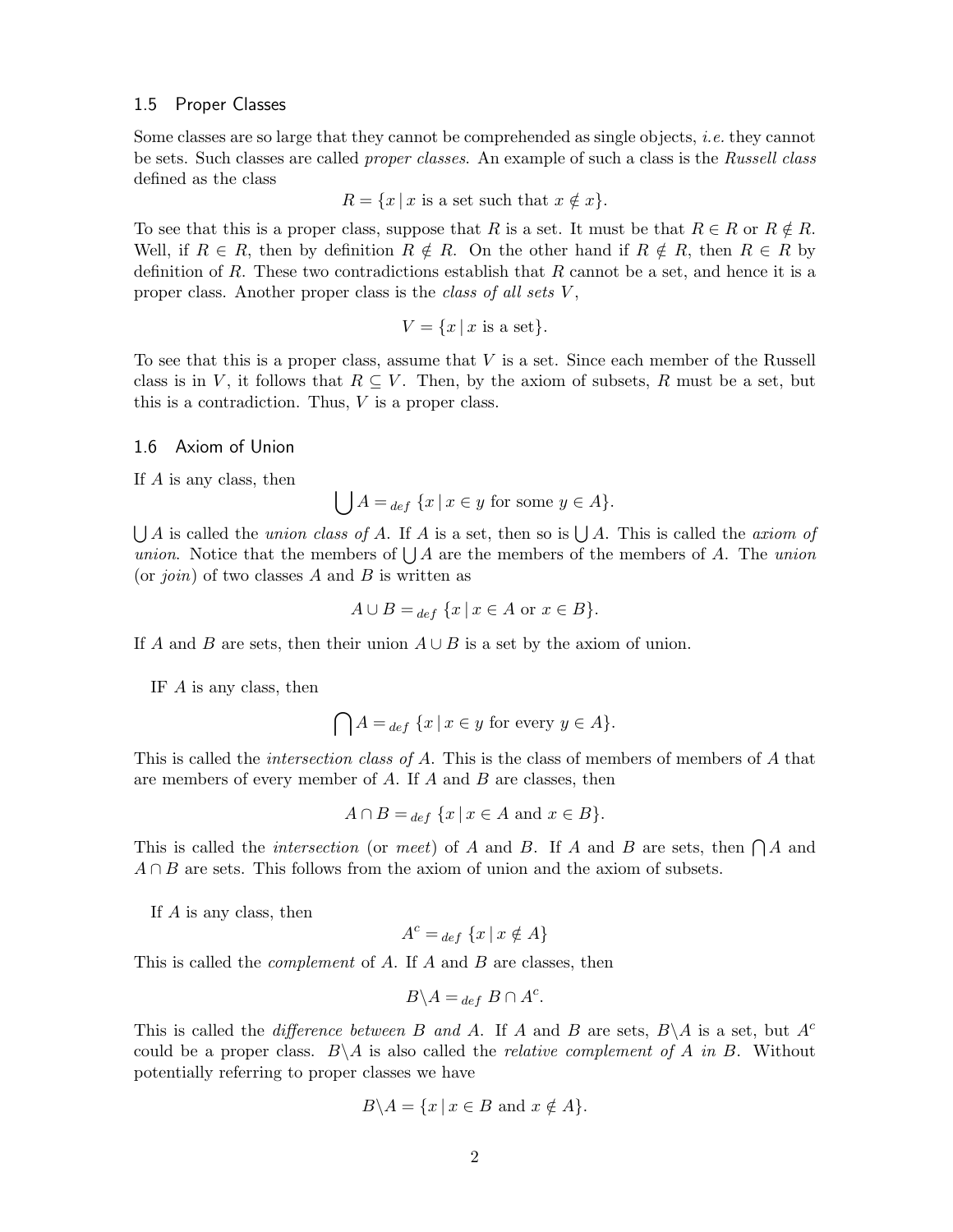### <span id="page-5-0"></span>1.7 Axiom of Power Set

If  $A$  is any class, then

$$
\mathcal{P}A =_{def} \{x \mid x \text{ is a set such that } x \subseteq A\}.
$$

This is called the *power class of A*. If A is a set, then  $PA$  is a set. This is called the *axiom* of power set. From the point of view of the class/set distinction, what is different between this axiom and the previous ones?

### <span id="page-5-1"></span>1.8 Axiom of Infinity

The axioms presented so far do not entail that any infinite sets exist. This requires the axiom of infinity, which states that there is a set Z such that  $\emptyset \in \mathbb{Z}$  and such that for every set  $x \in Z$  also  $x \cup \{x\} \in Z$ . The natural numbers are the set

$$
\mathbb{N} = \{1, 2, 3, \ldots\}.
$$

A special infinite class is the ordered class of all natural numbers, ordered in terms of magnitude, which is denoted by  $\omega$ . The axiom of infinity is equivalent to the statement that  $\omega$  is a set.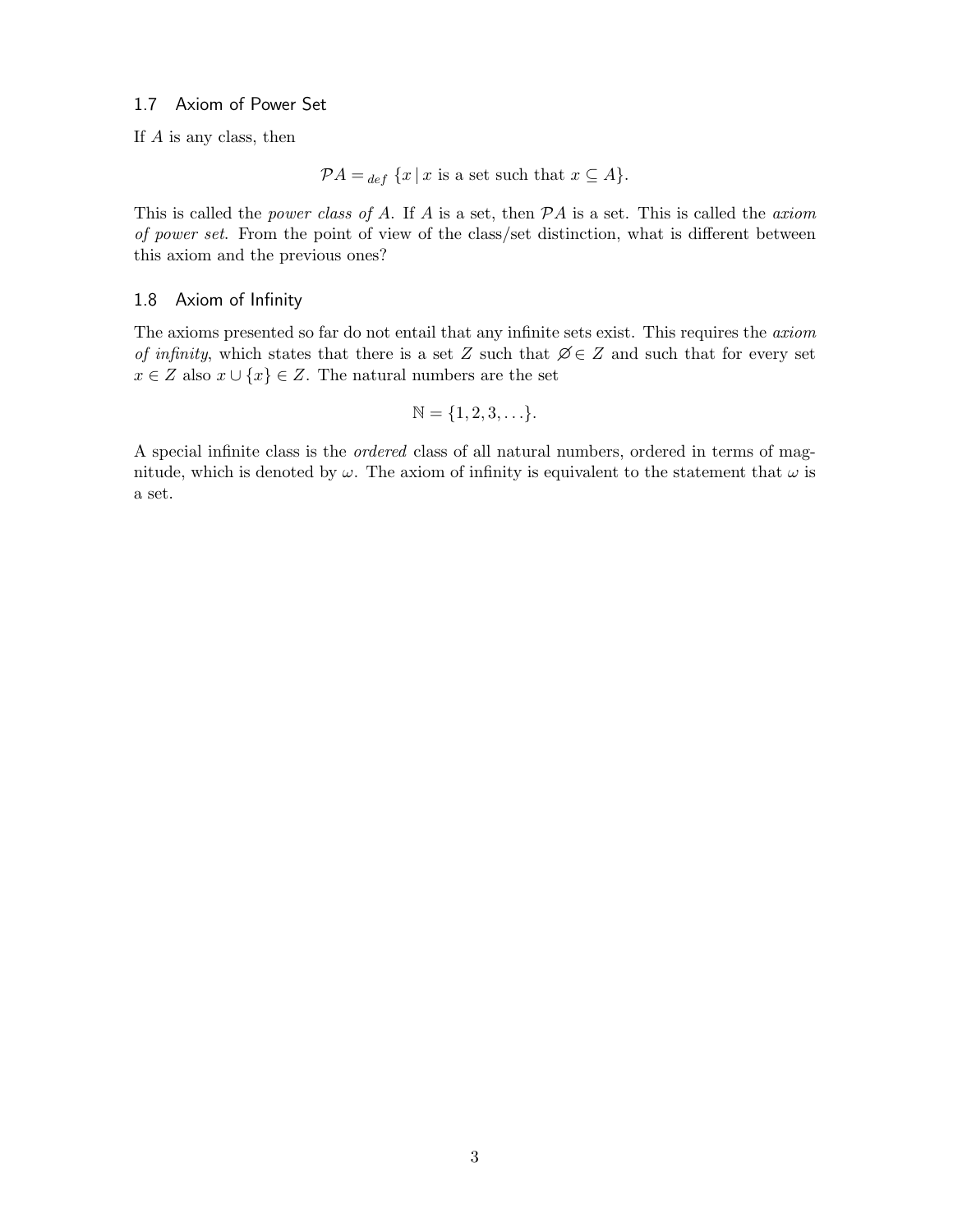### <span id="page-6-0"></span>2 Constructions I (Products and Coproducts)

Many of the axioms presented provide ways of generating new sets from old ones. This section considers other important set theoretic constructions.

#### <span id="page-6-1"></span>2.1 Finite Products

An ordered pair of two objects a and b, not necessarily distinct, is an object  $\langle a, b \rangle$  such that

$$
\langle a, b \rangle = \langle c, d \rangle \Leftrightarrow a = c \text{ and } b = d.
$$

Note that  $\langle a, b \rangle \neq \{a, b\}$ , which is not ordered. We can define an ordered pair to be

$$
\langle a,b\rangle =_{def} \{\{a\},\{a,b\}\}.
$$

Why does this succeed as a definition?

An important class that can be constructed from two classes  $A$  and  $B$  is the class

$$
A \times B =_{def} \{ \langle a, b \rangle \mid a \in A \text{ and } b \in B \}.
$$

This is called the *(cartesian)* product of A and B. If A and B are sets, then so is their product. An ordered *n-tuple* of *n* objects  $a_1, a_2, \ldots, a_n$  is the natural generalization of an ordered pair of two objects. An n-tuple of these objects is denoted as

$$
\langle a_1, a_2, \ldots, a_n \rangle.
$$

The (cartesian) product of any classes  $A_1, A_2, \ldots, A_n$  is the class

 $A_1 \times A_2 \times \cdots \times A_n =_{def} \{ \langle x_1, x_2, \ldots, x_n \rangle \mid x_1 \in A_1, x_2 \in A_2, \ldots, x_n \in A_n \}.$ 

We may sometimes write

$$
\prod_{i=1}^n A_i =_{def} A_1 \times A_2 \times \cdots \times A_n.
$$

This can also be written less explicitly as  $\prod_i A_i$  or simply just as  $\prod_i A_i$  where there is no confusion. The *n*-th cartesian power of a class A is the product of A with itself n times:

$$
A^n = \underbrace{A \times A \times \cdots \times A}_{n \text{ times}}.
$$

#### <span id="page-6-2"></span>2.2 Finite Coproducts

Another important class that can be constructed from two classes  $A$  and  $B$  is the class

$$
A + B =_{def} \{ \langle 1, a \rangle \mid a \in A \} \cup \{ \langle 2, b \rangle \mid b \in B \}.
$$

This is called the *coproduct* or *disjoint union* of A and B. Similarly to the case of products, we can construct the coproduct of n classes  $A_i$ ,  $i \in I = \{1, 2, ..., n\}$ :

$$
A_1 + A_2 + \cdots + A_n =_{def} \{ \langle i, x_i \rangle \mid i \in I \text{ and } x_i \in A_i \}.
$$

Similarly to the case of products we may write

$$
\prod_{i=1}^{n} A_i =_{def} A_1 + A_2 + \dots + A_n,
$$

which can be written elliptically as either  $\prod_i A_i$  or  $\prod_i A_i$  where there is no confusion.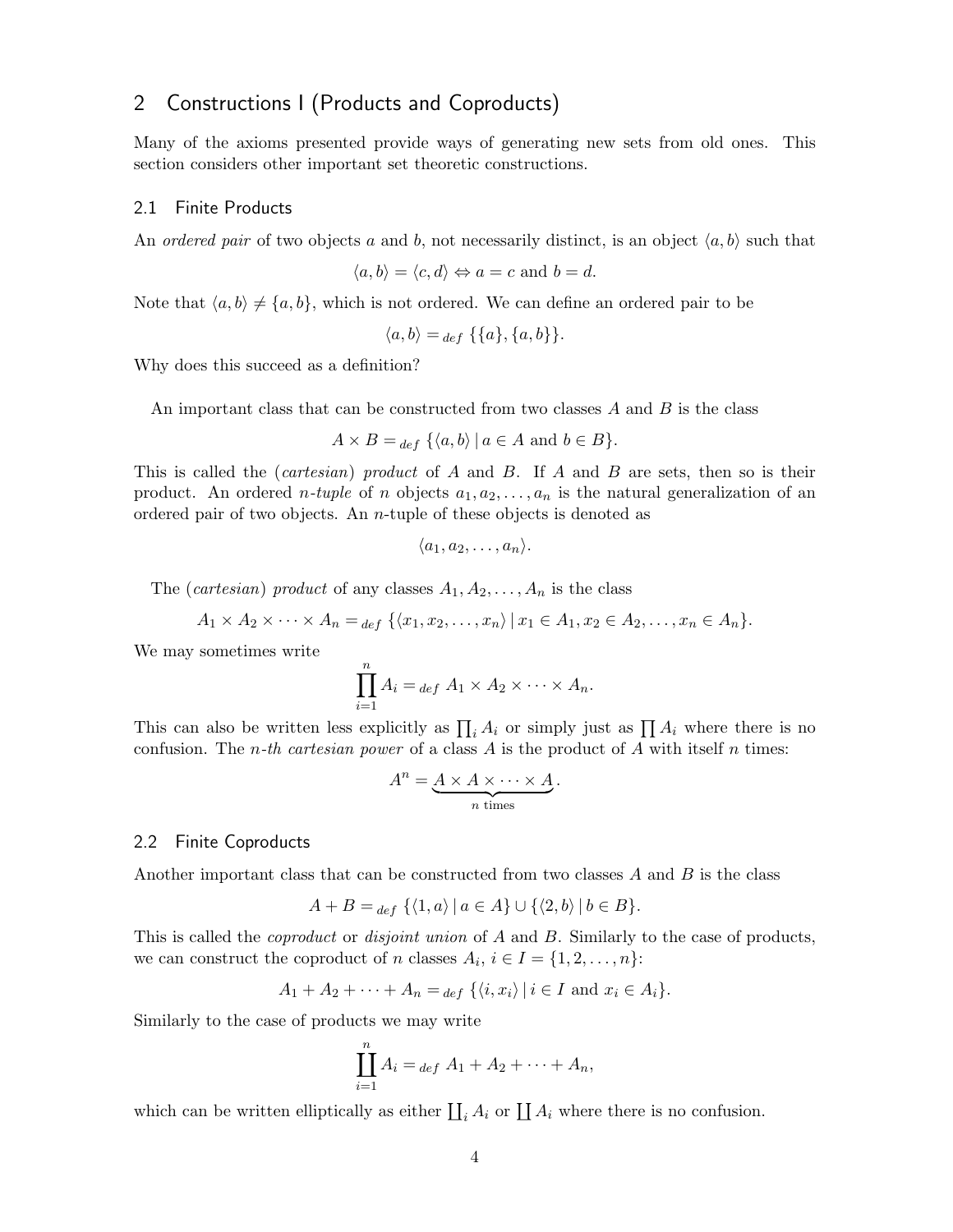### <span id="page-7-0"></span>2.3 Finite Unions and Intersections

Taking our attention back to unions and intersections, we have a special notation for the union and intersection of n classes  $A_i$ ,  $i \in \{1, 2, ..., n\}$ . We have that

$$
\bigcup_{i=1}^{n} A_i =_{def} A_1 \cup A_2 \cup \dots \cup A_n
$$

and that

$$
\bigcap_{i=1}^{n} A_i =_{def} A_1 \cap A_2 \cap \cdots \cap A_n.
$$

Similarly to above we may write  $\bigcup_i A_i$  for unions and  $\bigcap_i A_i$  for intersections if no confusion will arise. Notice that there is an analogy between intersections and products and an analogy between unions and co-products.

As we would expect, all the statements of this section apply *mutatis mutandis* replacing 'class' with 'set.'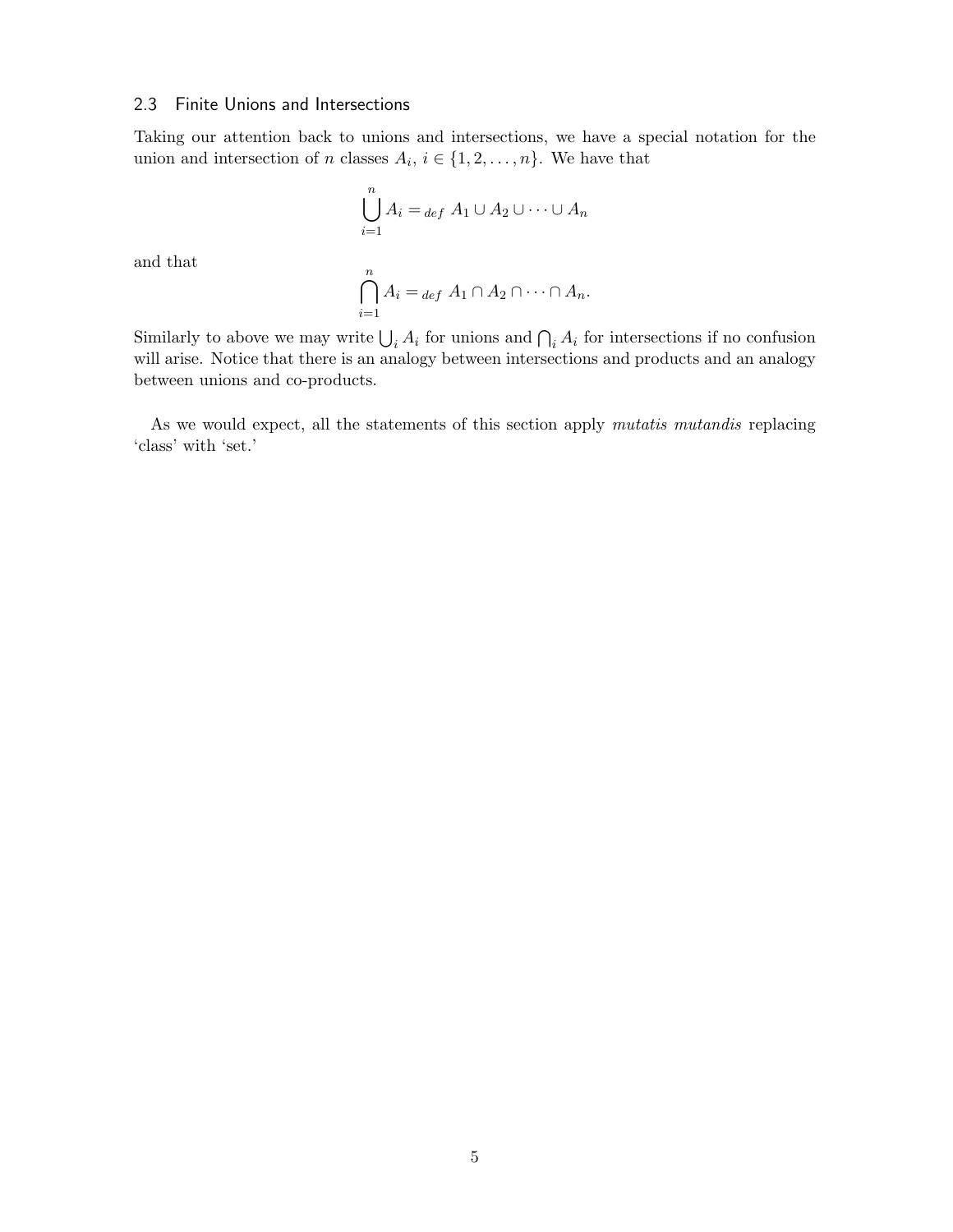### <span id="page-8-0"></span>3 Functions

### <span id="page-8-1"></span>3.1 Functions

A function f associates to some object x another object  $f(x)$ . The function f maps x to  $f(x)$ . The class of all objects x that are assigned to some value  $f(x)$  is called the *domain* of f, which is denoted  $dom(f)$ . The graph of f is the following class of ordered pairs:

$$
\{\langle x, f(x)\rangle \mid x \in dom(f)\}.
$$

A function associates only one object with each element of its domain. This can be stated by saying that a function is not a one-many map, *i.e.* it does not map any element of its domain to more than one object. A function can be many-one, which is to say it sends many members of its domain to the same object, but not one-many. The class of all objects that the elements of the domain of a function  $f$  are mapped to is called the *image* of  $f$ , and it denoted by  $im(f)$ .

A function is defined to be a class  $f$  of ordered pairs that have the property that whenever both  $\langle x, y \rangle \in f$  and  $\langle x, z \rangle \in f$  then  $y = z$ . The *domain* of f is the class

$$
dom(f) =_{def} \{x \mid \langle x, y \rangle \in f \text{ for some } y\}.
$$

If  $x \in dom(f)$ , then the value of f at x, denoted  $f(x)$ , is the unique y such that  $\langle x, y \rangle \in f$ . The *image* (or *range*) of  $f$  is then the class

$$
im(f) =_{def} \{ f(x) \mid x \in dom(f) \}.
$$

It follows that  $f$  is identical to its graph.

A function f is a map from A to B (or that f maps into B) if  $dom(f) = A$  and  $im(f) \subseteq B$ . In such a case the class B is called the *codomain* of f, which is denoted as  $cod(f)$ .

### <span id="page-8-2"></span>3.2 Surjections, Injections and Bijections

A function f is *surjective* (or *onto*) if it is a function from A to B with the property that  $im(f) = cod(f) = B$ . Equivalently f is surjective if for any  $z \in B$  there is an  $x \in A$  such that  $f(x) = z$ . A surjective function is called a *surjection*.

A function f is injective (or one-to-one or 1-1) if it is a function from A to B with the property that whenever x and y are distinct members of  $dom(f)$  then  $f(x)$  and  $f(y)$  are distinct. Equivalently, f is injective if for any  $x, y \in A$ , if  $f(x) = f(y)$  then  $x = y$ . Notice the symmetry with the definition of a function, since a characteristic property of a function is that for any  $x, y \in A$ , if  $x = y$  then  $f(x) = f(y)$ . An injective function is called an *injection*.

A function f is *bijective* if it is a map from A to B that is both injective and surjective. A bijective function is called a bijection.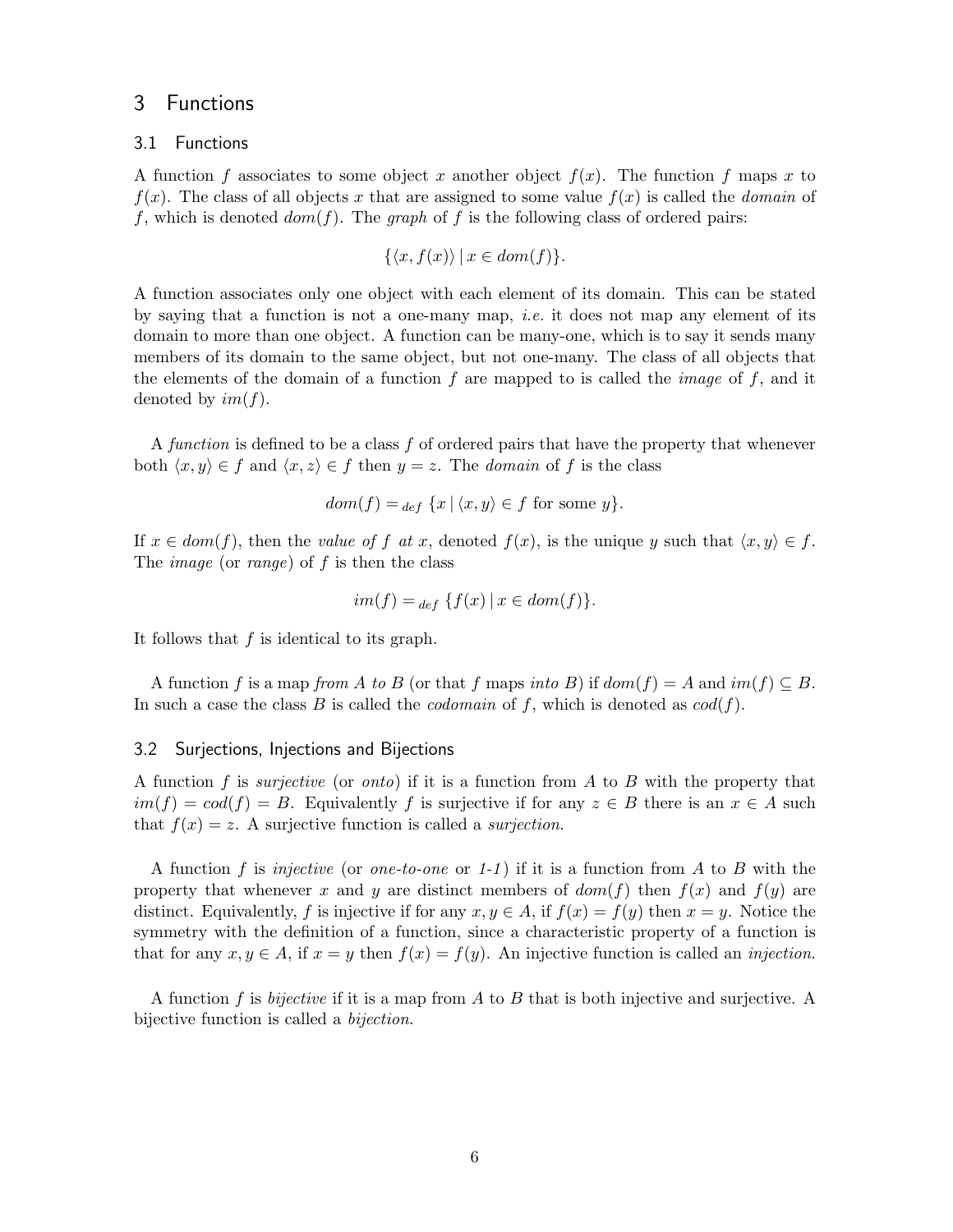#### <span id="page-9-0"></span>3.3 Axiom of Replacement

If f is a function and  $dom(f)$  is a set, then  $im(f)$  is also a set. This is called the *axiom of* replacement. If f is an function from A to B, which we may denote as  $f: A \longrightarrow B$ , and A and B are both sets, then both  $im(f)$  and f are sets. This does not actually require the axiom of replacement to prove, however, since it follows from the previously stated axioms. It follows from the axiom of replacement, however, that for any function from any set into any class, the image of f is a set.

Let f be a function f:  $A \longrightarrow B$ . Then the *restriction function* to a subset  $C \subseteq A$ , denoted  $f|_C$  is the set  $f \cap C \times B$ . This is function generated by the restriction of the domain of f to C.

### <span id="page-9-1"></span>3.4 Image and Preimage

Let f be a function f:  $A \longrightarrow B$ . The *image* of an element  $x \in A$  is the element  $f(x) \in B$ . The image of a subclass  $X \subseteq A$  is the class

$$
f(X) =_{def} \{y \in B \mid x \in X \text{ and } f(x) = y\}.
$$

This makes the image a function from  $\mathcal{P}A$  to B.

The *preimage* or *inverse image* of a subclass  $Y \subseteq B$ , is the class

$$
f^{-1}(Y) =_{def} \{ x \in A \mid y \in Y \text{ and } f(x) = y \}.
$$

If  $b \in B$ , then the inverse image  $f^{-1}(\{b\})$  of the singleton  $\{b\}$  is called a *fibre*. We also call  $f^{-1}(\{b\})$  the *inverse image* or *preimage of b* and write it as  $f^{-1}(b)$  since it is essentially equivalent to  $f^{-1}(\{b\})$ .

In the case that  $f: A \longrightarrow B$  is injective, the inverse image of each  $b \in im(f) \subseteq B$  is a unique element  $a \in A$ . In such a case the map g that takes each  $b \in im(f)$  to its preimage  $a \in A$  is a function. This function is called the *inverse function of f*, and is written as  $f^{-1}$ . If we define the identity function on a class A to be the class

$$
1_A = \{ \langle x, x \rangle \, | \, x \in A \},
$$

then it follows that  $f^{-1} \circ f = 1_A$ . In the case that f is also bijective, then the domain of f is all of B. We may see that in this case it is also true that  $f \circ f^{-1} = 1_B$ . If for any function f: A  $\rightarrow$  B there is a g such that  $g \circ f = 1_A$  and  $f \circ g = 1_B$ , then f is a bijection and  $g = f^{-1}.$ 

### <span id="page-9-2"></span>3.5 Composition

Let f be a function f: A  $\longrightarrow$  B and let g be a function g: B  $\longrightarrow$  C. The composite of g with f, written  $q \circ f$ , is the function defined such that each  $a \in A$  is mapped to  $q(f(a)) \in C$ . This is the function that takes each element of A to its image in B under  $f$  and then takes this element to its image in C under g. It is common to read  $g \circ f$  as 'g follows f.'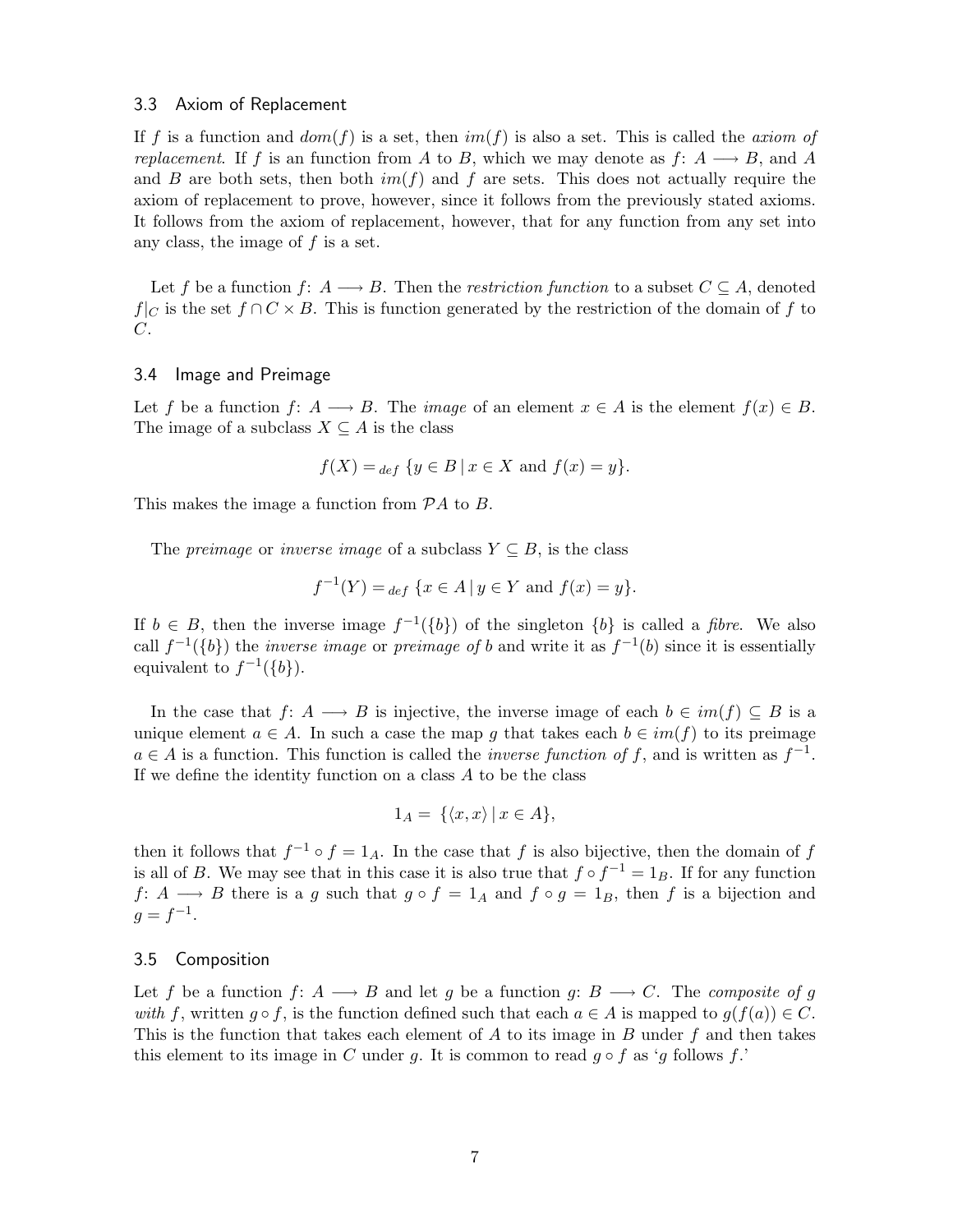### <span id="page-10-0"></span>3.6 Exponentials

Given two classes  $A$  and  $B$ , the class of all functions from  $A$  to  $B$  is the class

$$
B^{A} =_{def} \{ f | f \text{ is a function and } dom(f) = A \text{ and } cod(f) = B \}
$$

The class  $B^A$  is called a *function class* or *exponential class*. In case that A and B are sets, so is  $B^A$ . This provides another way of constructing new sets from old. You may notice that if M is a set with m elements, and N is a set with n elements,  $m, n \in \mathbb{N}$ , then the exponential  $M^N$  has  $m^n$  elements.

### <span id="page-10-1"></span>3.7 Arbitrary Union, Intersection, Product and Coproduct

With the notion of a function defined, we can now look at the generalization of the union, intersection, product and coproduct constructions. This requires two new concepts. A family of sets C indexed by the *index set I* is a function  $f: I \longrightarrow C$ . The sets in the family are the sets  $X_i = f(i)$  for  $i \in I$ . We may think of a family of sets as a kind of generalization of an ordered *n*-tuple. Accordingly, we may write  $\mathcal{C} = \langle X_i | i \in I \rangle$  to stress the analogy to ordered tuples.

The union and intersection of a family of sets are defined as

$$
\bigcup_{i \in I} X_i = \bigcup \{ X_i \mid i \in I \}
$$

$$
\bigcap_{i \in I} X_i = \bigcap \{ X_i \mid i \in I \}.
$$

Note that the union is always defined and the the intersection is defined provided that  $I \neq \emptyset$ .

Using families of sets we can also generalize the product and coproduct. Let  $\mathcal{C} = \langle X_i | i \in I \rangle$ be a family of sets defined by a function  $f: I \longrightarrow C$ . Then a *choice function* for the family is a function g:  $I \longrightarrow \bigcup \mathcal{C}$  with the property that  $g(i) \in f(i)$  for all  $i \in I$ . Essentially, the function g chooses a representative from each member of the family. The (*cartesian*) product

$$
\prod_{i\in I}X_i
$$

 $\overline{y}$ 

is defined to be the set of all choice functions for the family  $C = \langle X_i | i \in I \rangle$ .

It is not at all clear that such a set exists in general. Its existence cannot be established from any of the set theoretic axioms we have considered, since it relies essentially on the existence of choice functions, which we cannot know exist in general. Their existence in for general families of sets requires another axiom called the axiom of choice. This axiom has a special kind of status in set theory, which is discussed in section [9.](#page-23-0) Products of families in which one of the members of the family is empty are empty and, hence, do not exist. The converse, however, is equivalent to the axiom of choice.

Let  $C = \langle X_i | i \in I \rangle$  be a family of sets. The coproduct

is defined to be the set  $\{\langle i, x_i \rangle | i \in I \text{ and } x_i \in X_i\}.$  The existence of such a set in general also relies on the axiom of choice.

 $X_i$ 

II i∈I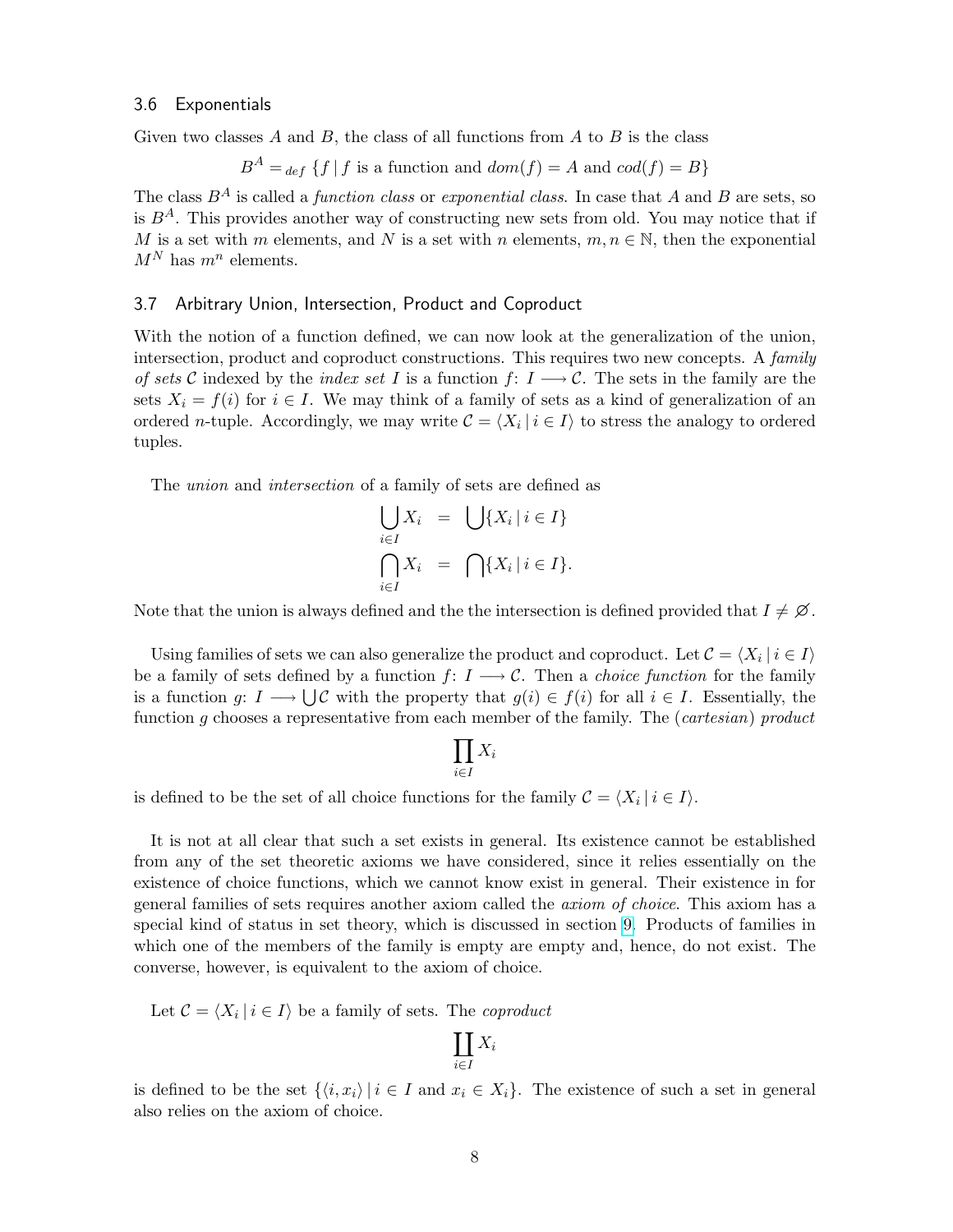### <span id="page-11-0"></span>4 Relations

### <span id="page-11-1"></span>4.1 Relations and Properties

A binary relation on A is a class

$$
R = \{ \langle x, y \rangle \mid x, y \in A \}.
$$

Thus, a function is a special kind of binary relation. An *n*-ary relation is a subclass R of  $A<sup>n</sup>$ . A property on A is a unary relation on A, *i.e.* a subclass of A. A 0-ary relation on A is defined to be a designated element of A.

### <span id="page-11-2"></span>4.2 Properties of Relations

There are several important properties that a binary relation on  $A$  can have. Let  $R$  be a binary relation on A. We will write  $xRy$  if  $\langle x, y \rangle \in R$ . The properties we consider here are the following, where we assume that  $x, y \in A$  are arbitrary:

- R is reflexive if  $xRx$ .
- R is symmetric if whenever  $xRy$  also  $yRx$ .
- R is antisymmetric if whenever  $xRy$  then  $yRx$  does not hold.
- R is weakly antisymmetric if whenever xRy and yRx then  $x = y$ .
- R is transitive if whenever  $xRy$  and  $yRz$  then  $xRz$ .
- R is connected if  $xRy$  or  $yRx$
- trichotomy holds for R if exactly one of xRy, yRx and  $x = y$  holds.

### <span id="page-11-3"></span>4.3 Equivalence Relations and Equivalence Classes

Particular combinations of these properties yield important kinds of relations. An *equivalence relation* on A is a relation R that is reflexive, symmetric and transitive. A simple, but important example of an equivalence relation on A is the identity function  $1_A$ . This is also called the diagonal function (or relation) on A. Notice that a relation on a class that relates pairs its elements that can be mapped onto one another bijectively is an equivalence relation.

Let R be an equivalence relation on A. For each  $a \in A$  we write

$$
[a]_R = \{x \mid xRa\}.
$$

The class  $[a]_R$  is called the R-class of a, or the equivalence class of a modulo R. We may also, when there is no confusion, drop the subscript R and write  $[a]$ . It follows that for any  $a, b \in A$ ,  $[a] = [b]$  iff aRb, and that each  $a \in A$  is a member of exactly one equivalence class, *viz.*, a member of [a]. This entails that for any  $a, b \in A$ , if  $[a] \neq [b]$ , then  $[a] \cap [b] = \emptyset$ .

### <span id="page-11-4"></span>4.4 Partitions

Any class  $S \subseteq \mathcal{P}A$  of subclasses of A that has the property that for any  $X, Y \in S$ , either  $X = Y$  or  $X \cap Y = \emptyset$ , and  $\bigcup S = A$  is called a partition of A. We may notice that the class of equivalence classes generated by an equivalence relation R on  $A$ , is a partition of  $A$ .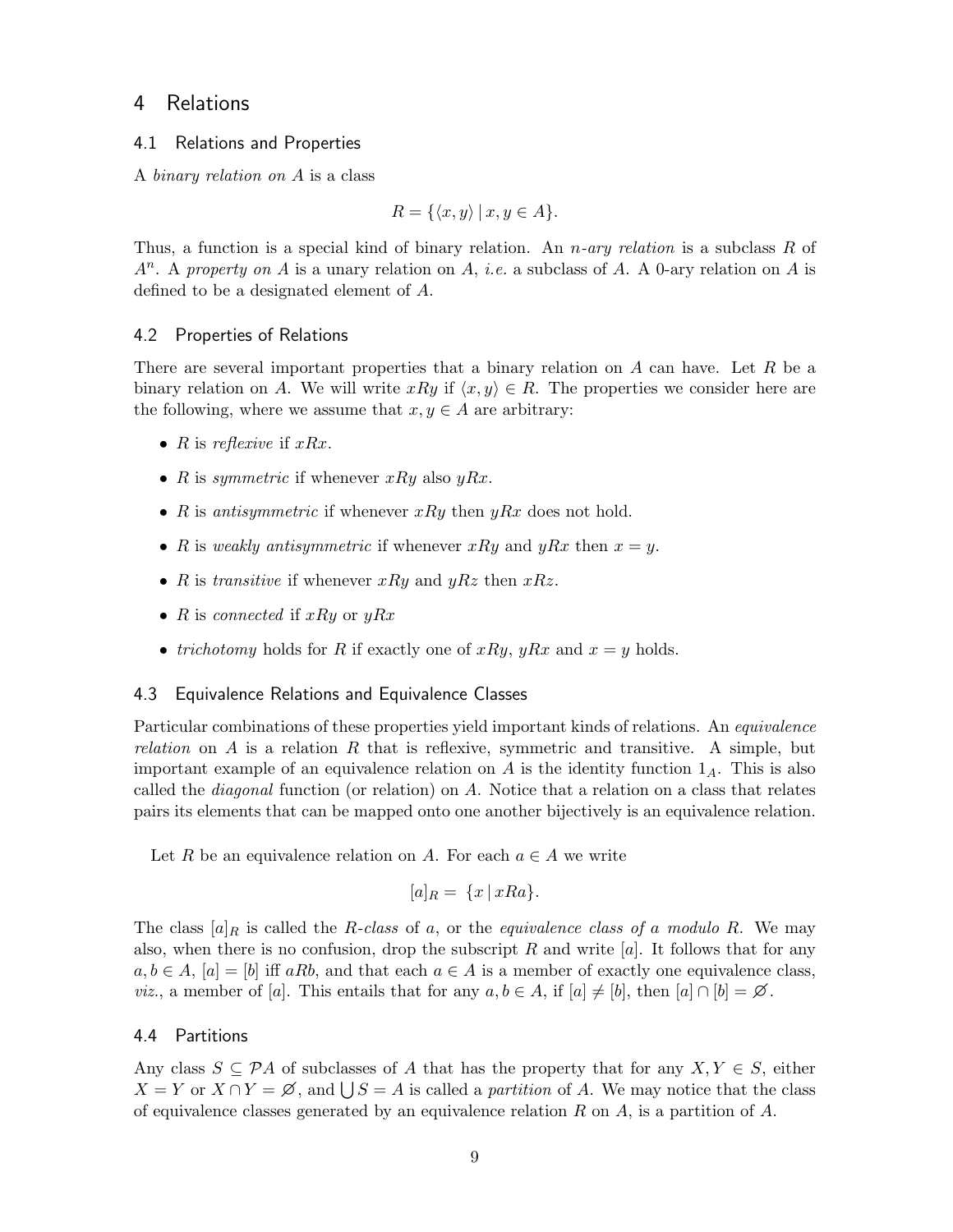### <span id="page-12-0"></span>4.5 Equivalence Relation Theorem

Now we may state the following theorem:

Theorem 4.1 (Equivalence Relation Theorem)

1. If  $R$  is an equivalence relation on  $A$ , then the class

$$
P = \{ [a]_R \mid a \in A \}
$$

of R-classes is a partition of A.

2. If P is a partition of A, then

$$
R = \{ \langle x, y \rangle \, | \, x, y \in p \text{ for some } p \in P \}
$$

is an equivalence relation on A.

3. The constructions in 1. and 2. are mutually inverse.

### <span id="page-12-1"></span>4.6 Partial Orders

A sharp partial order on A is a binary relation R on A that is both antisymmetric and transitive. A blunt partial order on A is a binary relation on R on A that is reflexive, weakly antisymmetric and transitive. You may notice that given any set A, the inclusion relation  $\subset$ generates a blunt partial order on  $\mathcal{P}A$ , and the strict inclusion relation  $\subset$  generates a sharp partial order on A.

### <span id="page-12-2"></span>4.7 Total Orders

A sharp total order on  $A$  is a binary relation  $R$  on  $A$  that is transitive and for which trichotomy holds. A *blunt total order* on A is a binary relation R on A that is connected, weakly antisymmetric and transitive. Notice that the natural ordering relations  $\leq$  and  $\lt$  on the natural numbers are blunt and sharp total order relations on N respectively.

Note that we may use sharp order and *strict order* interchangeably, and blunt order and non-strict order interchangeably.

### <span id="page-12-3"></span>4.8 Order Theorem

The following theorem establishes a close relation between strict and non-strict orders:

Theorem 4.2 (Order Theorem)

1. If  $R$  is a strict order on  $A$ , then

$$
S = R \cup \{ \langle x, x \rangle \mid x \in A \}
$$

is a non-strict order on X.

2. If S is a non-strict order on A, then

$$
R = S \cap \{ \langle x, y \rangle \in S \mid x \neq y \}
$$

is a strict order on X.

3. The constructions in 1. and 2. are mutually inverse.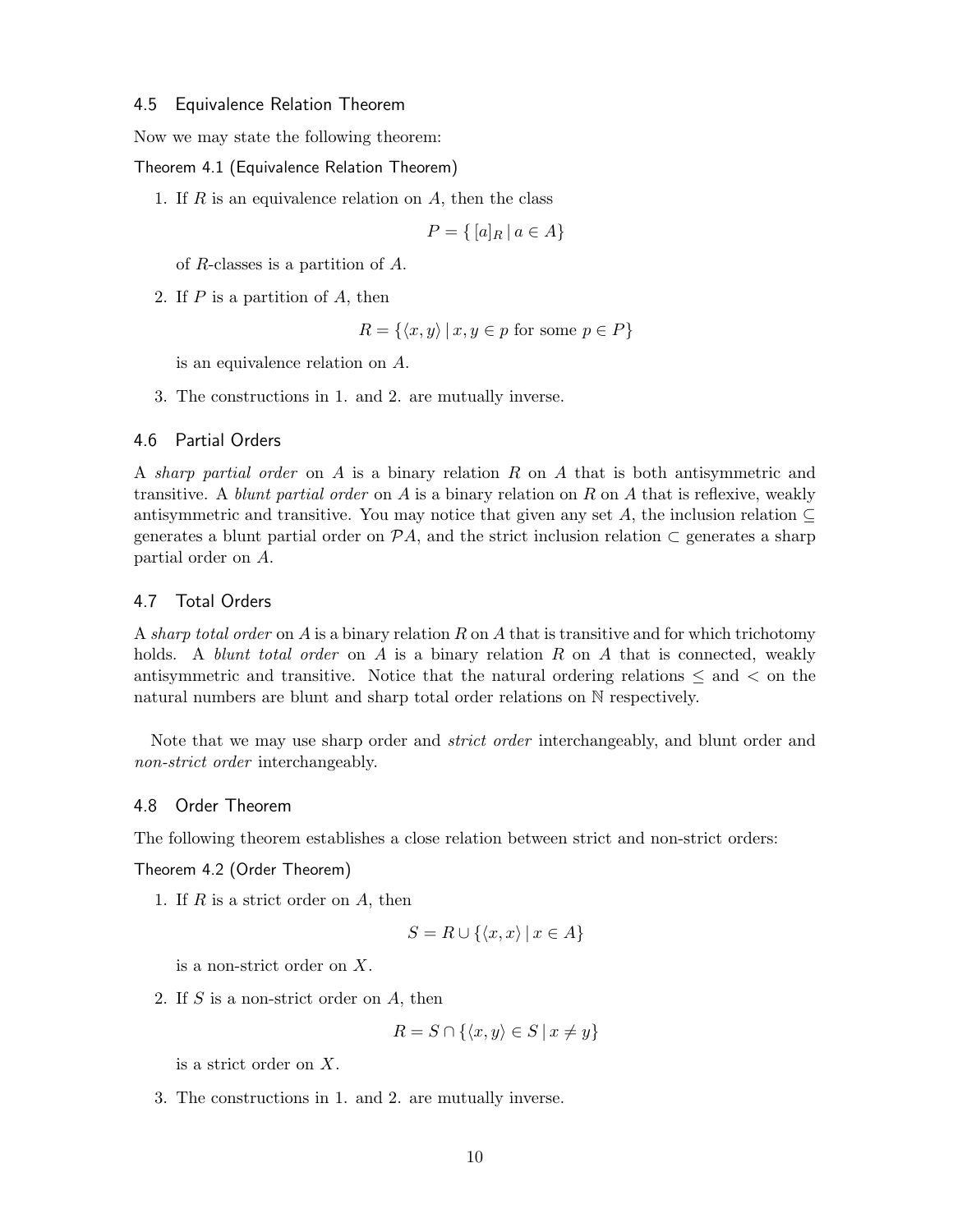### <span id="page-13-0"></span>5 Constructions II (Quotients)<sup>∗</sup>

#### <span id="page-13-1"></span>5.1 Classes of Fibres

Another important construction involves the construction of an injective and a bijective function from any function f. Let f be any function f:  $A \rightarrow B$ . Consider the class Q of all fibres of  $f, i.e.$  the class

$$
Q = \{ f^{-1}(b) \mid b \in im(f) \}.
$$

It follows from definitions that for any  $b_1, b_2 \in B$ ,  $f^{-1}(b_1) \cap f^{-1}(b_2) = \emptyset$  and that  $\bigcup \{f^{-1}(b) \mid b \in B\}$ <br> $P_1 = A$ . Thus,  $\Omega$  is a partition of A. By definition aseb member of the fibre  $f^{-1}(b)$ , where  $B$ } = A. Thus, Q is a partition of A. By definition each member of the fibre  $f^{-1}(b)$ , where  $b \in B$ , is associated under f with a unique member of B, namely b. Likewise the fibre itself is naturally associated with a unique member  $b \in B$ . Also, each  $b \in B$  is associated with a unique member of Q, the related fibre. Thus the function  $g: Q \longrightarrow im(f)$  defined as

$$
g = \{ \langle f^{-1}(b), b \rangle \mid b \in im(f) \}
$$

is a bijection from Q to  $im(f)$ . Considered as a function from Q to B, which is settheoretically identical, g is an injection, but not in general a bijection since we do not know that it is onto. In case that f is a surjection, however, the function g from  $Q$  to B will be a bijection. Thus, we may see that we can construct an injective and a bijective function given any function  $f$ , and that for surjective functions we just get a bijection.

### <span id="page-13-2"></span>5.2 Quotients

We may see here a connection with the consideration of partitions and equivalence classes in the previous section. Using f we can define an equivalence relation  $\sim$  defined such that for any  $x_1, x_2 \in A$ ,

$$
x_1 \sim x_2 \Leftrightarrow f(x_1) = f(x_2).
$$

The equivalence classes under  $\sim$  are just the fibres of f. Thus, we may see that the class of equivalence classes under  $\sim$  is just the class Q defined above. This class is called the *quotient* class and is denoted as  $A/\sim$ . The function g:  $A/\sim \longrightarrow B$  defined above is called the quotient map.

### <span id="page-13-3"></span>5.3 First Isomorphism Theorem

Let f be a function from A to B. The kernel of a function f, denoted  $ker(f)$ , is defined to be the relation on A defined as

$$
ker(f) =_{def} \{ \langle x_1, x_2 \rangle \in A \times A \mid f(x_1) = f(x_2) \}.
$$

Theorem 5.1 (First Isomorphism Theorem) Let  $f$  be a function from  $A$  to  $B$ . Then

- 1.  $im(f)$  is a subclass of B;
- 2.  $ker(f)$  is an equivalence relation on A;
- 3. f induces a bijection from  $A/ker(f)$  to  $im(f)$ .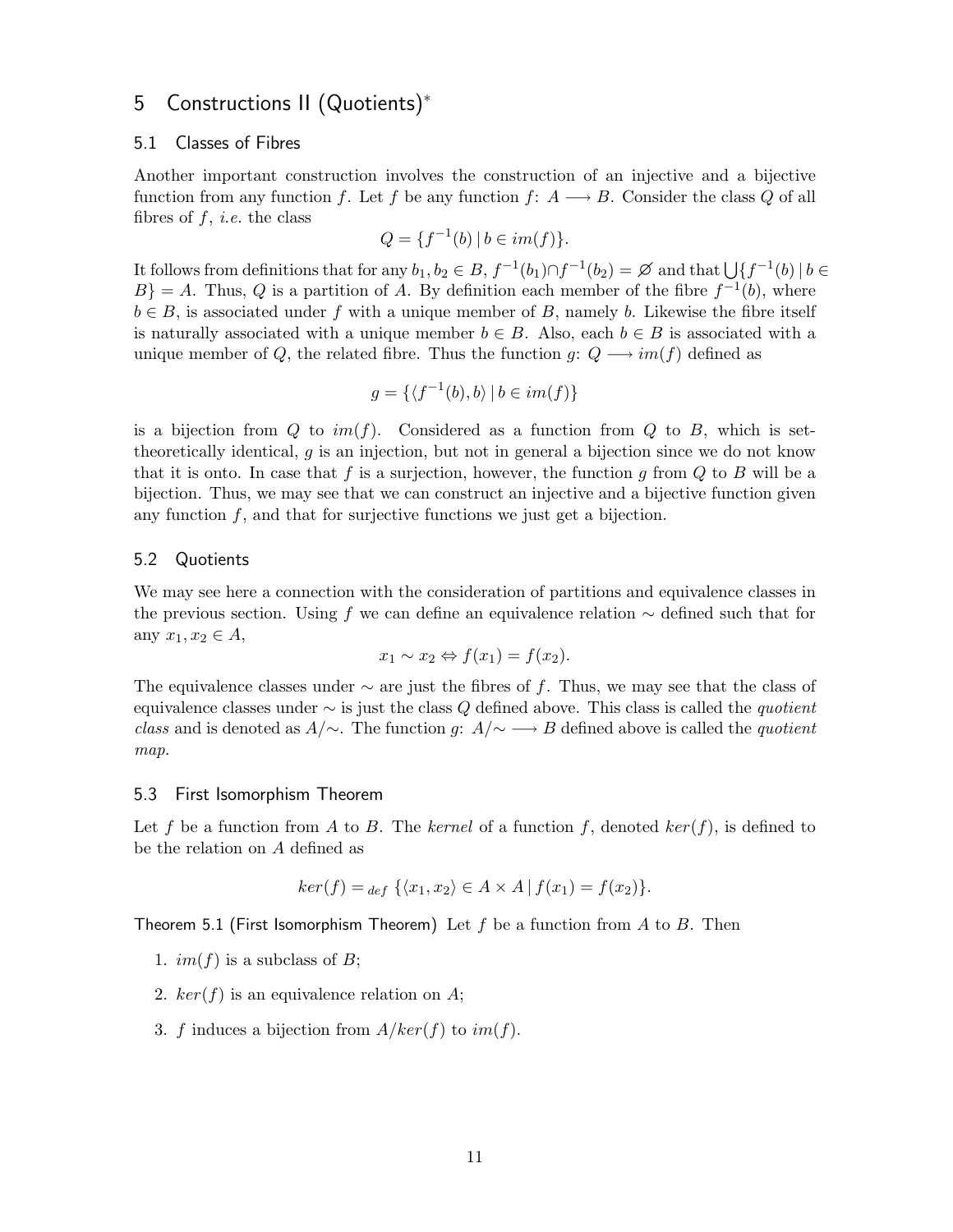### <span id="page-14-0"></span>6 Finite and Infinite Sets

### <span id="page-14-1"></span>6.1 Cardinality

In the remainder of these notes, unless otherwise specified, we will restrict our attention to sets. For any two sets  $X$  and  $Y$  that have finitely many elements, they have the same number of elements iff there is a bijection from X to Y. Thus, if we know that there is a bijection from  $X$  to  $Y$  then we know that  $X$  and  $Y$  have the same number of elements even if we do not know how many elements each of the sets has. The cardinality of a set is taken to be a measure of the size of the set. In set theory, two sets  $X$  and  $Y$  are defined to have the same cardinality if there is a bijection from X to Y. We write  $|X| = |Y|$  if the two sets have the same cardinality. Note that at this point, the notion of the cardinality of a set, which would be denoted  $|X|$ , is not defined.

The set X has smaller cardinality than the set Y, written as  $|X| \leq |Y|$ , if there is an injection from X into Y. If  $|X| \leq |Y|$  and X and Y do not have the same cardinality, then X has strictly smaller cardinality than Y, which we write as  $|X| < |Y|$ .

There are (at least) two important theorems in this context.

### <span id="page-14-2"></span>6.2 Schröder-Bernstein Theorem

Theorem 6.1 (Schröder-Bernstein Theorem) If there is an injective function from X to Y and an injective function from Y to X, then there is a bijection between X and Y. This is to say that

$$
(|X| \le |Y| \land |Y| \le |X|) \Rightarrow |X| = |Y|.
$$

### <span id="page-14-3"></span>6.3 Cantor's Theorem

Theorem 6.2 (Cantor's Theorem) For any set X, there is an injection from X into  $\mathcal{P}X$  but not bijection between them. This is to say that

$$
|X| < |\mathcal{P}X|.
$$

### <span id="page-14-4"></span>6.4 Finite and Infinite Sets

For convenience we will redefine the set of natural numbers in the following way

$$
\mathbb{N} =_{re\text{-}def} \mathbb{N} \cup \{0\}.
$$

Then we will define the number n to be the set  $\{0, 1, \ldots, n-1\} \subset \mathbb{N}$ . A set X, then, has n elements if there is a bijection from  $X$  to  $n$ . It follows that if there is a bijection between m and n, then  $m = n$ . From this it follows that for any set X there is at most one natural number n such that there is a bijection from X to n. A set is defined to be *finite* if such an n exists, and infinite otherwise.

An alternative definition of finite and infinite sets is due to Dedekind. A set X is Dedekind *infinite* if there is a bijection from X to a proper subset of X, and is *Dedekind finite* otherwise. It turns out that if we have the axiom of choice, the definitions of finiteness and infiniteness are equivalent, but without choice they are not.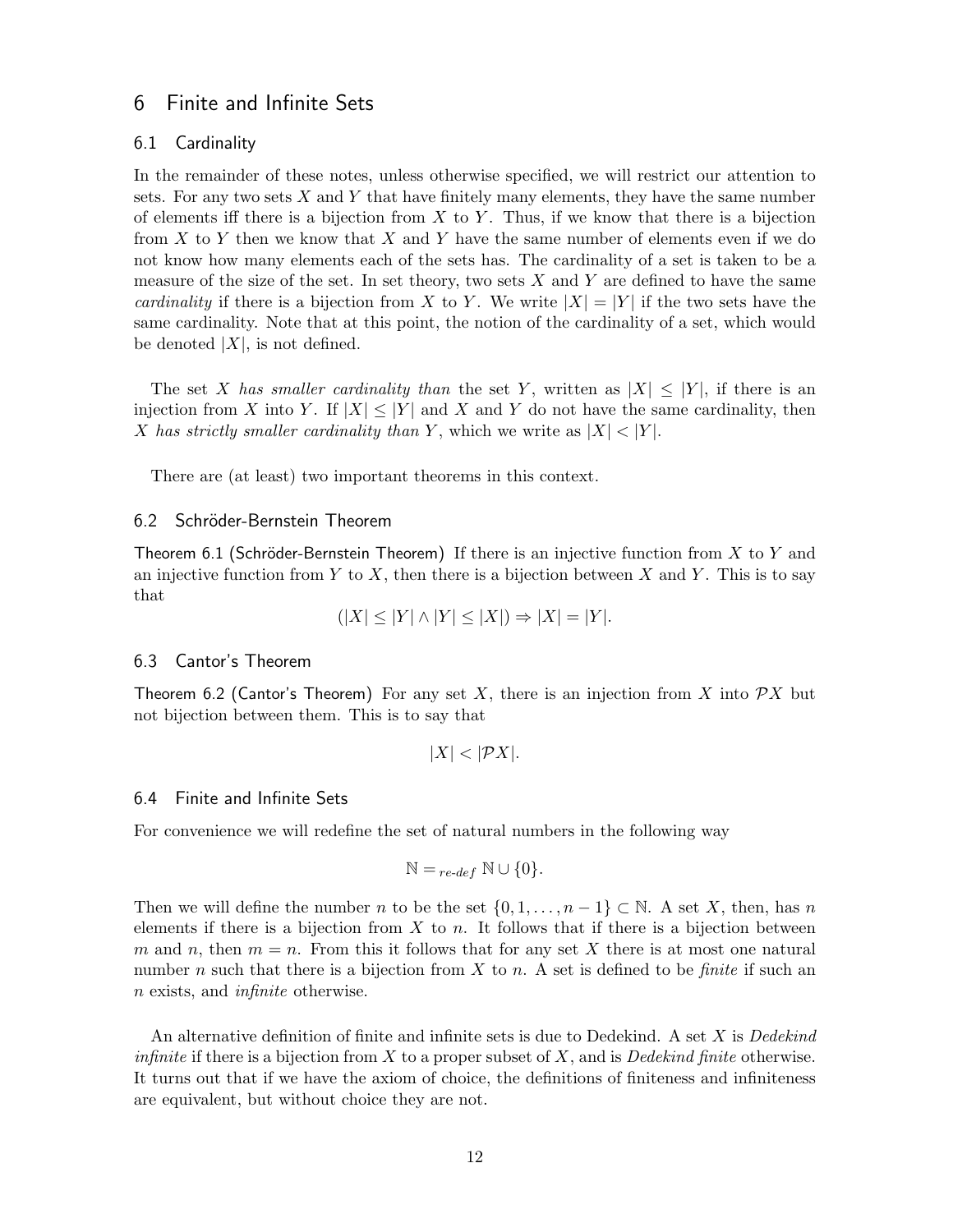### <span id="page-15-0"></span>6.5 Countable Sets

A set is defined to be countable if it is finite of it has the same cardinality as the set of natural numbers N. A set is *countably infinite* if it has the same cardinality as N. We have that there is a surjection from  $\mathbb N$  to a set X iff X is countable. Many different constructions involving only countable sets yield countable sets. It can be shown that the union of countably many countable sets is itself a countable set. Also, the product or coproduct of two countable sets is countable. Hence, finite products and coproducts of countable sets are countable.

Notice that Cantor's theorem entails that there are sets that are not countable, *i.e.* infinite sets that are strictly larger than the set of natural numbers  $N$ . Such a set, *viz.* a set  $X$  such that there exists no surjection from  $N$  onto X, is an uncountable set. Before we consider any such sets, we have the following theorem:

Theorem 6.3 The sets  $\mathbb Z$  of integers and  $\mathbb Q$  of rational numbers are both countable.

<span id="page-15-1"></span>Interestingly, however, we have the following theorem:

Theorem  $6.4$  The set  $\mathbb R$  of real numbers is uncountable.

The first two proofs of theorem [6.4](#page-15-1) were given by Georg Cantor in 1874 and 1891.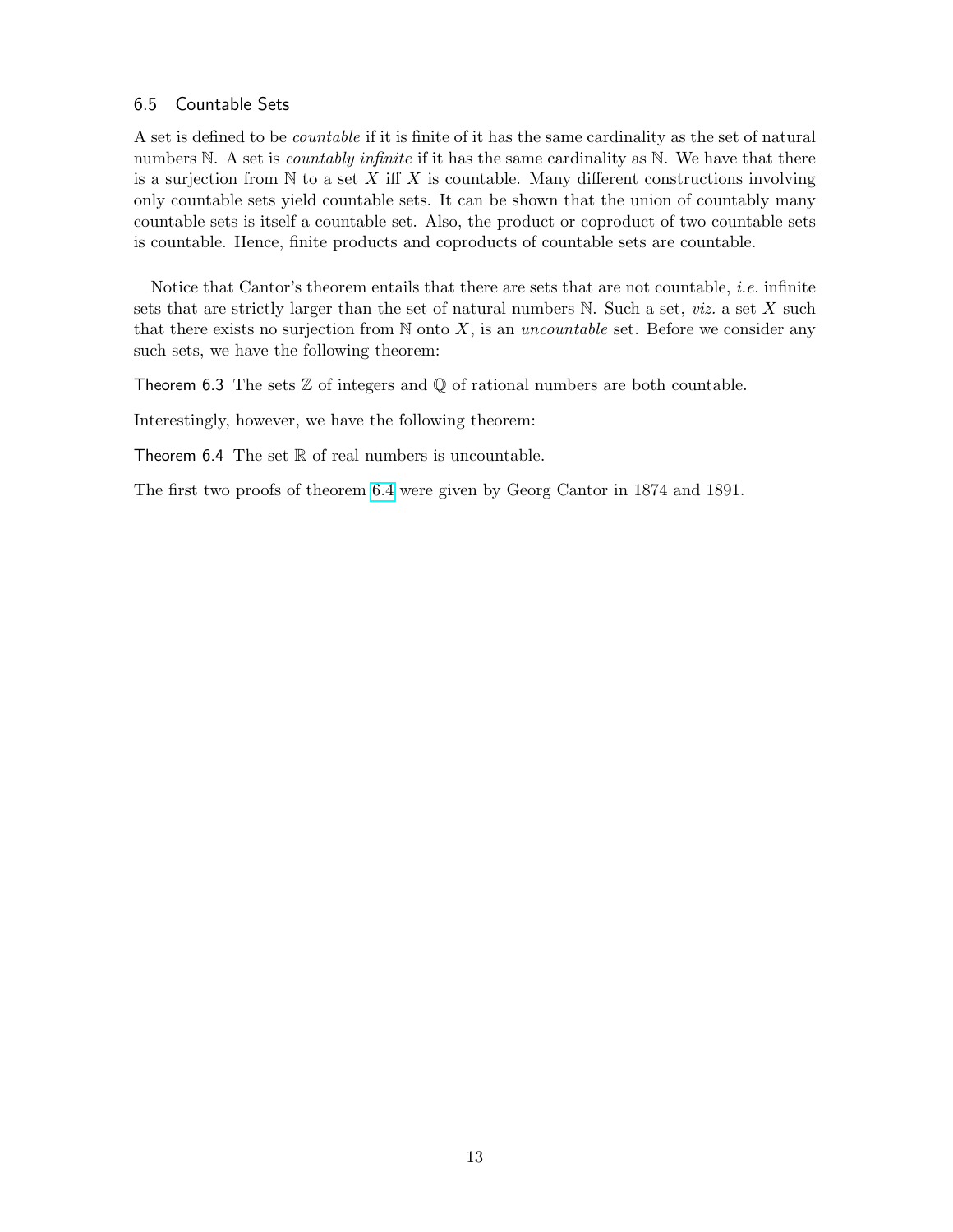### <span id="page-16-0"></span>7 Well-order and Induction

This section is devoted to a consideration of the notion of a well-ordering and its relation to mathematical induction.

### <span id="page-16-1"></span>7.1 Well-Orders and the Least Number Principle

A well-order on a set X is a total order  $\lt$  on X with the property that any non-empty subset of X has a least element. The natural numbers  $\mathbb N$  with their natural ordering form a well-ordered set, which is to say the order relation is a well-order. This set  $\langle N, \langle \rangle$  is the simplest infinite well-ordered set. Any finite totally ordered set is well-ordered. That  $\langle N, \langle \rangle$ is a well-ordered set is called the least number principle. The least number principle (LNP) has an important relationship to the *principle of mathematical induction* (PMI).

### <span id="page-16-2"></span>7.2 The Weak Principle of Mathematical Induction

The PMI has a strong and a weak form. The weak form of PMI states that in order to prove that  $\forall nPn$  (*i.e.* that all numbers have the property P), it is sufficient to prove that (1) P0 and (2) for any n, if Pn, then  $P(n + 1)$  or, in symbols,  $\forall n[Pn \Rightarrow P(n + 1)]$ . Giving an induction proof of a proposition, then, involves two steps: the base case, which establishes that P0; and the *induction step* which establishes that  $\forall n[Pn \Rightarrow P(n+1)]$ . This latter step requires showing that on the assumption that  $P_n$ , called the *induction hypothesis*, it follows that  $P(n + 1)$ , where n is an arbitrary number. Notice that the induction step, on its own, does not establish that  $P_n$  for any n.

### <span id="page-16-3"></span>7.3 Induction Proof Example

As an illustration of weak induction, consider the following proposition:

Proposition 7.1 For any natural number  $n$ ,

$$
0 + 1 + \dots + n = n(n+1)/2.
$$
 (1)

*Proof.* We define a property P such that Pn iff [\(1\)](#page-0-0) holds for all n. Then, we seek to show that  $\forall n P_n$  by weak induction.

*Base case:* For  $n = 0$  both sides of [\(1\)](#page-0-0) are 0. Thus we have that P0.

Induction step: Let n be any number such that  $P_n$ . The induction hypothesis is that equation  $(1)$  is true for *n*. Then we have that

$$
0 + 1 + \dots + n + (n + 1) = n(n + 1)/2 + (n + 1)
$$
  
= (n + 1)(n/2 + 1)  
= (n + 1)(n + 2)/2,

where the first line follows from the induction hypothesis. This entails that  $P(n+1)$ . So we have shown that  $Pn \Rightarrow P(n+1)$ . This completes the proof.  $\Box$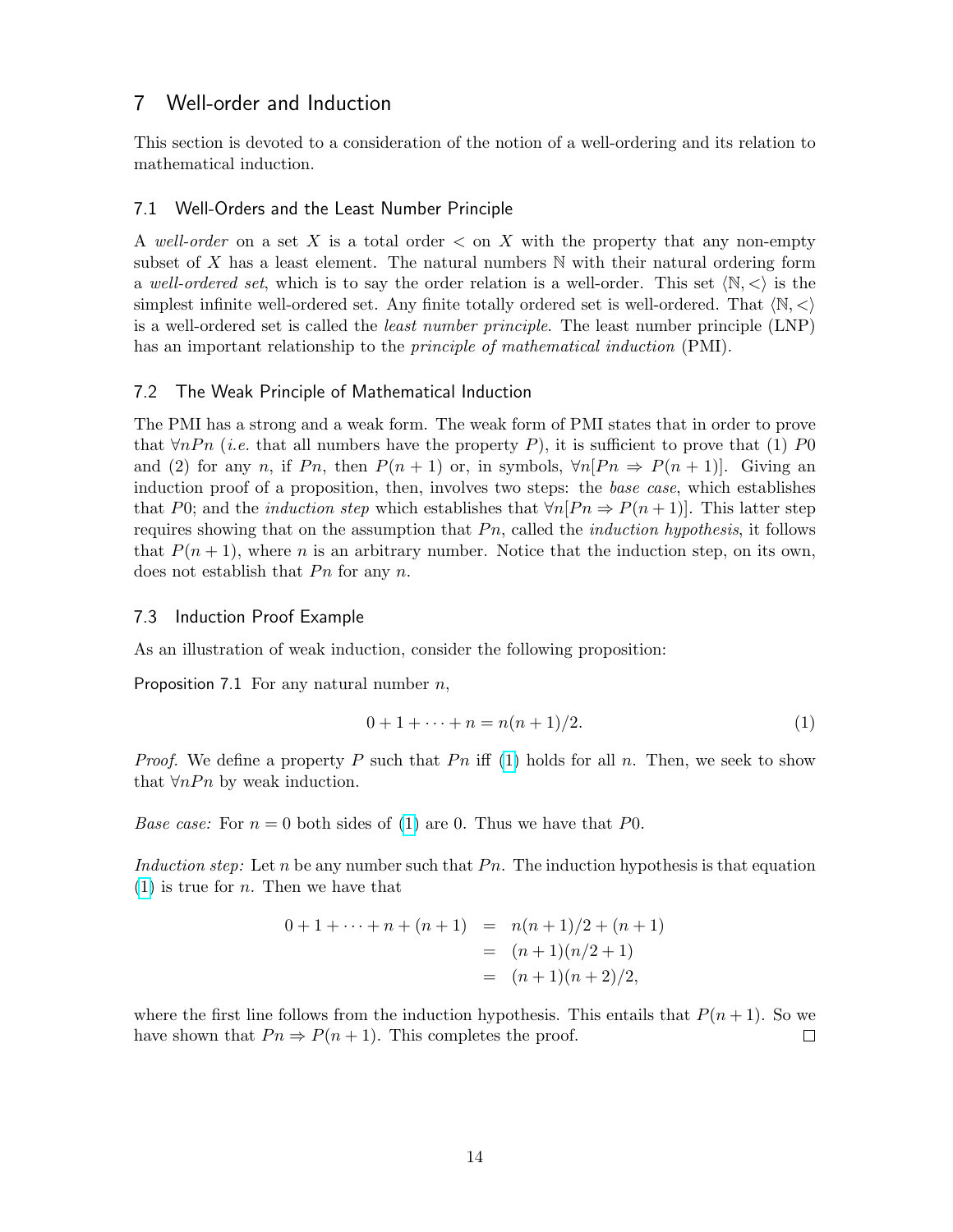### <span id="page-17-0"></span>7.4 The Strong Principle of Mathematical Induction

The PMI also has a strong version, which states that if it is the case that for any  $n$ , if for any  $m < n$  we have Pm, then Pn, then it follows that  $\forall nPn$ . In symbols we have that if  $\forall n[\forall m < nPm \Rightarrow Pn]$ , then  $\forall nPn$ . A proof by strong induction requires that it is proved that if for any n such that  $\forall m < nPm$  holds, then Pn holds. In this case there is no base case, it is just necessary to show that Pn follows from from the assumption that  $\forall m < nPm$ . This assumption is called the induction hypothesis.

### <span id="page-17-1"></span>7.5 An Equivalence Theorem

We are now in a position to state the following theorem:

Theorem 7.2 The following three statements are equivalent:

- 1. The least number principle;
- 2. The weak principle of mathematical induction;
- 3. The strong principle of mathematical induction.

For a proof see Machover (1996).

### <span id="page-17-2"></span>7.6 The Principle of Induction

There is an extension of the principle of mathematical induction into general (i.e. possibly transfinite) well-ordered sets. This is the principle of induction:

Theorem 7.3 (Principle of Induction) Let  $\langle X, \langle \rangle$  be a well-ordered set. Let P be a property that may hold for elements of X. Suppose that, for all  $x \in X$ , if for every element  $y < x$  has property  $P$ , then x has property  $P$ . Then it follows that every element of X has property  $P$ .

We may see that the principle of induction is a generalization of the strong PMI discussed above.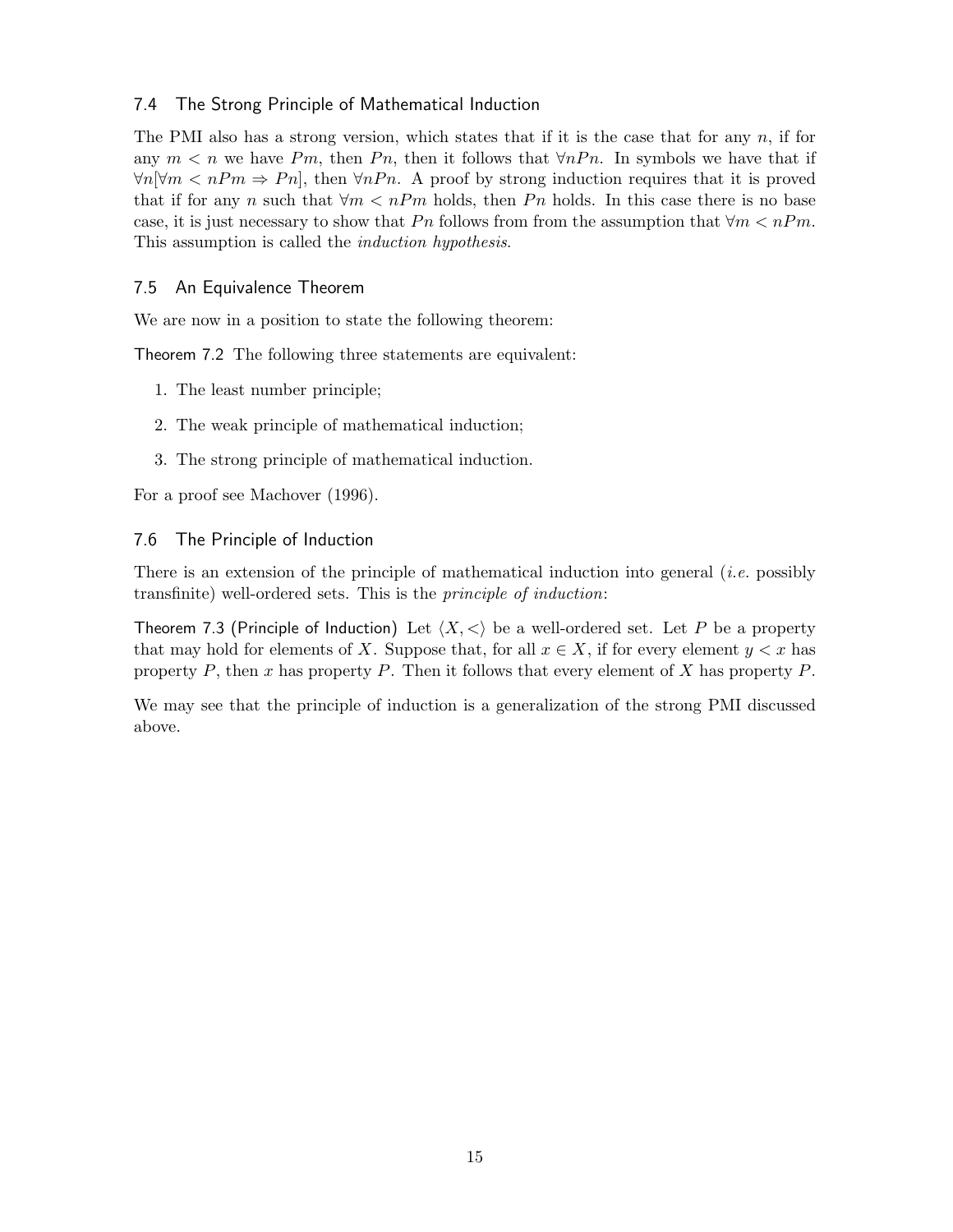### <span id="page-18-0"></span>8 Ordinals and Cardinals<sup>∗</sup>

The extension of the notions of order and size that come from the natural numbers N into the domain of infinite sets involves the definition of ordinal and cardinal numbers, respectively.

#### <span id="page-18-1"></span>8.1 Ordinals

Given a totally ordered set  $\langle X, \langle \rangle$ , and an element  $a \in X$ , we define the section  $X_a$ , to be the set of all elements of  $X$  that are less than  $a$ :

$$
X_a = \{ x \in X \, | \, x < a \}.
$$

An ordinal is defined to be a well-ordered set  $\langle X, \langle \rangle$  with the property that  $X_a = a$  for all  $a \in X$ . Thus, each element of X is the set of all its predecessors.

The initial elements of the class of ordinals are the following:

$$
0 = \emptyset
$$
  
\n
$$
1 = \{\emptyset\} = \{0\}
$$
  
\n
$$
2 = \{\emptyset, \{\emptyset\}\} = \{0, 1\}
$$
  
\n
$$
3 = \{\emptyset, \{\emptyset\}, \{\emptyset, \{\emptyset\}\}\} = \{0, 1, 2\}
$$
  
\n
$$
\vdots
$$

In general we have that  $n = \{0, 1, \ldots, n-1\}$ , as we had defined n above. Thus, each natural number is an ordinal.

The axiom of infinity establishes that the class of all finite ordinals is a set, which is denoted by  $\omega$ . The subsequent ordinal is  $\omega \cup {\omega}$ , and so on.

#### <span id="page-18-2"></span>8.2 Supremum and Infimum

Let  $\prec$  be a partial order on a class A and let  $B \subseteq A$ . If  $u \in A$  and  $x \prec u$  for all  $x \in B$ , then u is called an upper bound of (or for) B with respect to (wrt)  $\prec$ . If u is the least element of the class of upper bounds for B wrt  $\prec$ , *i.e.* if u is an upper bound for B and if  $u \prec x$ for any upper bound x for B wrt  $\prec$ , then u is called the *least upper bound* (written lub) or supremum (written sup) for B wrt  $\prec$ . The notions of lower bound and greatest lower bound (glb), or infimum (inf), are defined similarly.

From now on we will use lower-case Greek letters, mainly ' $\alpha$ ,' ' $\beta$ ,' ' $\gamma$ ,' ' $\lambda$ ,' ' $\xi$ ,' and ' $\eta$ ,' as variables ranging over the ordinals. We may now state the following theorem:

### Theorem 8.1

- 1. If  $\alpha$  is an ordinal, then so is  $\alpha \cup {\alpha}$  (with  $\beta < \alpha$  for all  $\beta \in \alpha$ ). Moreover,  $\alpha \cup {\alpha}$  is the supremum of  $\alpha$ ;
- 2. If X is a set of ordinals then its union set  $\bigcup X$  is an ordinal. Moreover,  $\bigcup X$  is the supremum of  $X$ .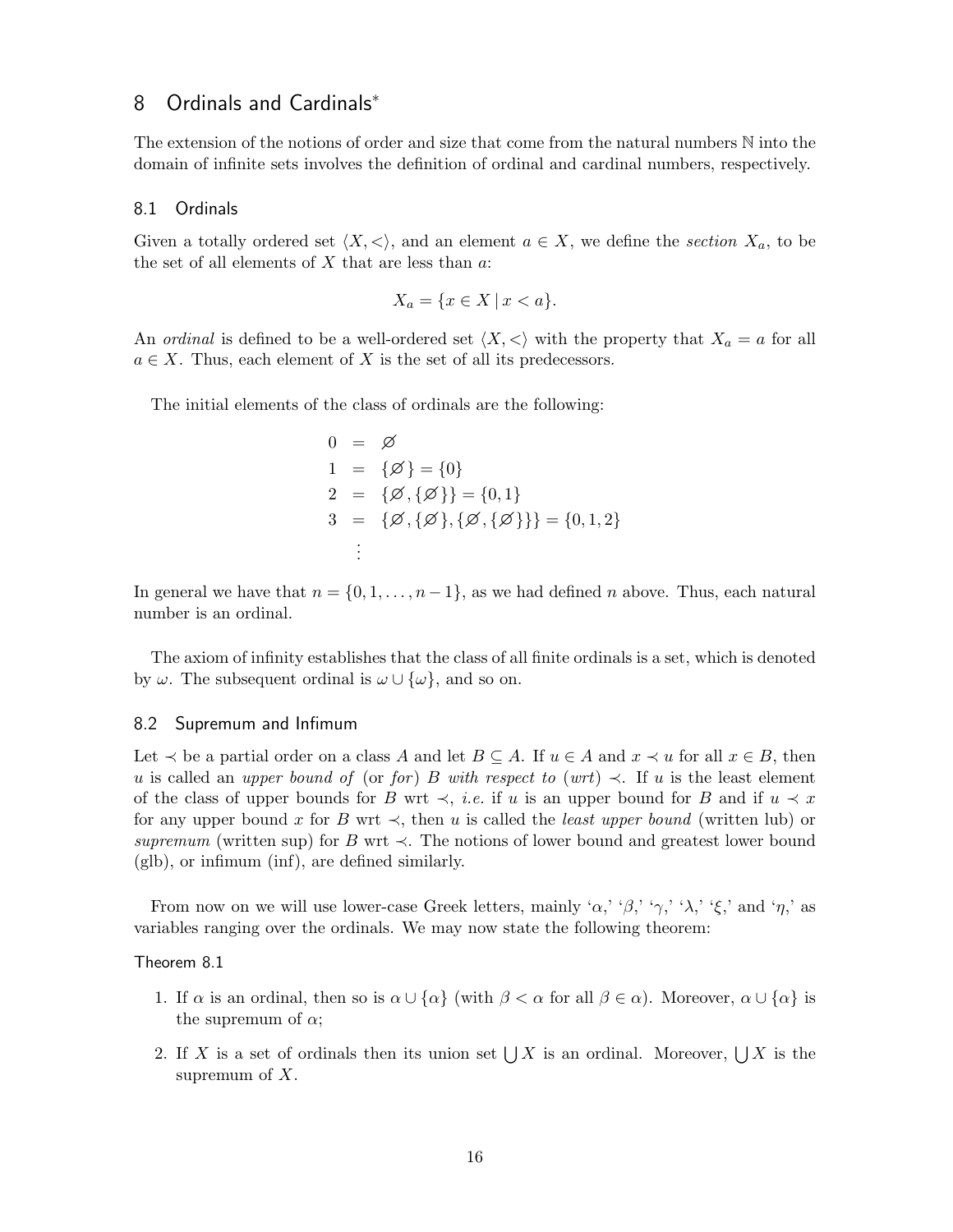### <span id="page-19-0"></span>8.3 Zero, Successor and Limit Ordinals

With this we may define the three main types of ordinals. The first is just zero, the least ordinal. The second type are successor ordinals. The *successor ordinal* of an ordinal  $\alpha$  is  $\alpha \cup {\alpha}$ . We will write  $\alpha + 1$  to denote the successor of  $\alpha$ . The positive natural numbers are all successor ordinals. The third type consists of limit ordinals. A non-zero ordinal  $\lambda$  is a limit ordinal if it is the union of all its predecessors:

$$
\lambda = \bigcup_{\alpha < \lambda} \alpha.
$$

You may notice that a successor ordinal cannot be a limit ordinal.  $\omega$  is the least limit ordinal.

### <span id="page-19-1"></span>8.4 Order-Isomorphism

Consider two ordered sets  $\langle X, \prec \rangle$  and  $\langle Y, \prec \rangle$ . An *isomorphism of ordered sets* is a function f from X to Y that is both bijective and it preserves order, *i.e.* it has the property that for any  $x_1, x_2 \in X$ , if  $x_1 \prec x_2$  then  $f(x_1) \prec f(x_2)$ . If there is an isomorphism between two ordered sets, then those sets are said to be *isomorphic*. If  $\alpha$  and  $\beta$  are isomorphic ordinals, it can be seen that  $\alpha = \beta$ . An isomorphism of ordered sets is also called an *order-isomorphism*.

### <span id="page-19-2"></span>8.5 Representation Theorem for Well-ordered Sets

Theorem 8.2 (Representation Theorem for Well-ordered Sets) Any well-ordered set is isomorphic to a unique ordinal.

### <span id="page-19-3"></span>8.6 Least Ordinal Principle and Transfinite Induction

It is an important result that the class  $W$  of all ordinals is not a set. Nevertheless, if  $A$  is any non-empty class of ordinals, then A has a least member. This is called the *least ordinal* principle. Analogous to the case of PMI, the least ordinal principle (LOP) can be used to develop other forms of the principle of (transfinite) induction (PTI) defined in terms of ordinals.

Let  $P$  be a property of ordinals. Then we have the following theorems:

Theorem 8.3 (Strong Principle of Transfinite Induction) If A is a class of ordinals such that for every ordinal  $\xi$ 

 $\eta \in A$  for every  $\eta < \xi \Rightarrow \xi \in A$ ,

then  $A = W$ .

Theorem 8.4 (Weak Principle of Transfinite Induction) If  $A$  is a class of ordinals satisfying the following three conditions

1.  $\emptyset \in A$ ,

- 2. for every ordinal  $\xi$ , if  $\xi \in A$  then so is its successor,
- 3. for every limit ordinal  $\lambda$ , if  $\lambda \subseteq A$  then  $\lambda \in A$ ,

then  $A = W$ .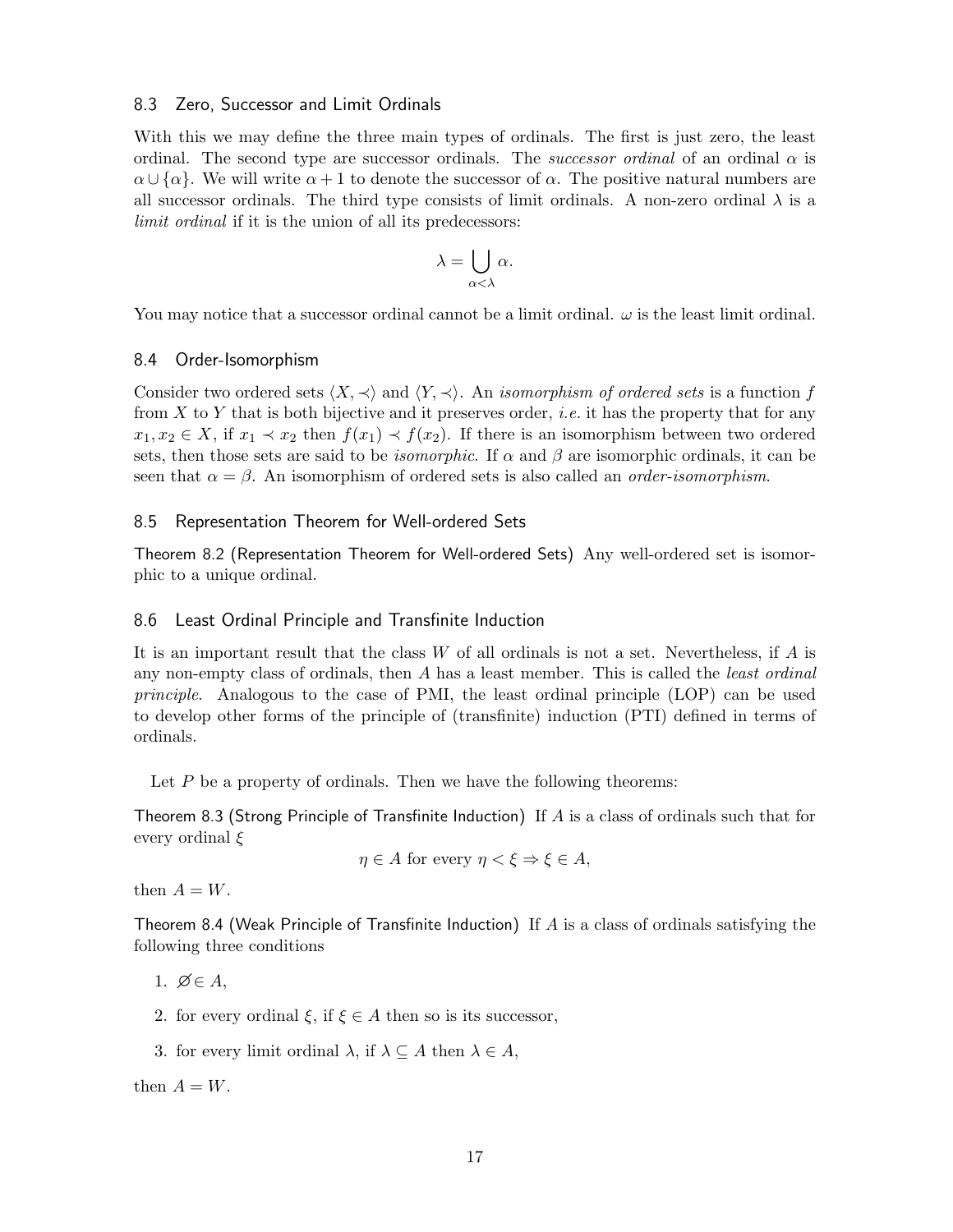### <span id="page-20-0"></span>8.7 Cardinals

The definition of cardinal numbers is given in terms of ordinals. Two sets  $X$  and  $Y$  are equipollent if there is a bijection from X to Y, and we write  $X \approx Y$ . The cardinality |X| of a set X is defined to be the least ordinal  $\alpha$  such that X is equipollent to  $\alpha$ . Thus the cardinal numbers of finite sets are just the natural numbers.

The smallest infinite cardinal is  $\omega$ . Considered as a cardinal number, the notation  $\aleph_0$  is used to denote the smallest infinite cardinal. It is possible to define a (necessarily unique) function F such that  $dom(f) = W$  and for every ordinal  $\alpha$ ,

 $F(\alpha)$  = the least infinite cardinal not belonging to  $im(F|_{\alpha})$ .

This enables us to define the infinite cardinals precisely to be

$$
\aleph_{\alpha} =_{def} F(\alpha).
$$

It follows that for any ordinals  $\alpha$  and  $\beta$ , if  $\alpha < \beta$  then  $\aleph_{\alpha} < \aleph_{\beta}$ .

### <span id="page-20-1"></span>8.8 Ordinal and Cardinal Arithmetic

The ordinal numbers and cardinal numbers each have their own arithmetic with addition, multiplication and exponentiation operations. The two arithmetics are quite different. We will not consider ordinal and cardinal arithmetic here, but we will note some if their properties or consequences.

The arithmetic of finite ordinals, is equivalent to the ordinary arithmetic of the natural numbers. Interestingly, iterations of the arithmetic operations involving countable ordinals never takes you out of the countable ordinal numbers. For instance  $\omega, \omega^{\omega}, \omega^{\omega^{\omega}},$  etc. are all countable ordinals. Even the limit ordinal  $\epsilon_0$  of the series (*i.e.* the infinite sum) of these ordinals a countable ordinal. The set  $\omega_1$  of countable ordinals is the least uncountable ordinal. Hence  $\aleph_1 = \omega_1$ . This ordinal cannot be constructed from countable ordinals by the operations of ordinal arithmetic.

### <span id="page-20-2"></span>8.9 The (Generalized) Continuum Hypothesis

An important conjecture in this context is the continuum hypothesis. Note that in cardinal arithmetic, the cardinality of the exponential set  $Y^X$  of functions from X to Y has cardinality  $|Y|^{|X|}$ . Since the set-theoretic continuum can be defined in terms of the set of functions from N to  $2 = \{0, 1\}$ , *i.e.* sequences of zeros and ones, it follows from the construction that the cardinality c of the continuum is  $2^{\aleph_0}$ . The *continuum hypothesis* (CH) then states that

$$
\mathfrak{c}=\aleph_1
$$

or that

$$
\aleph_1=2^{\aleph_0}.
$$

It is the statement that the cardinality of the continuum is the cardinality of the least uncountable cardinal.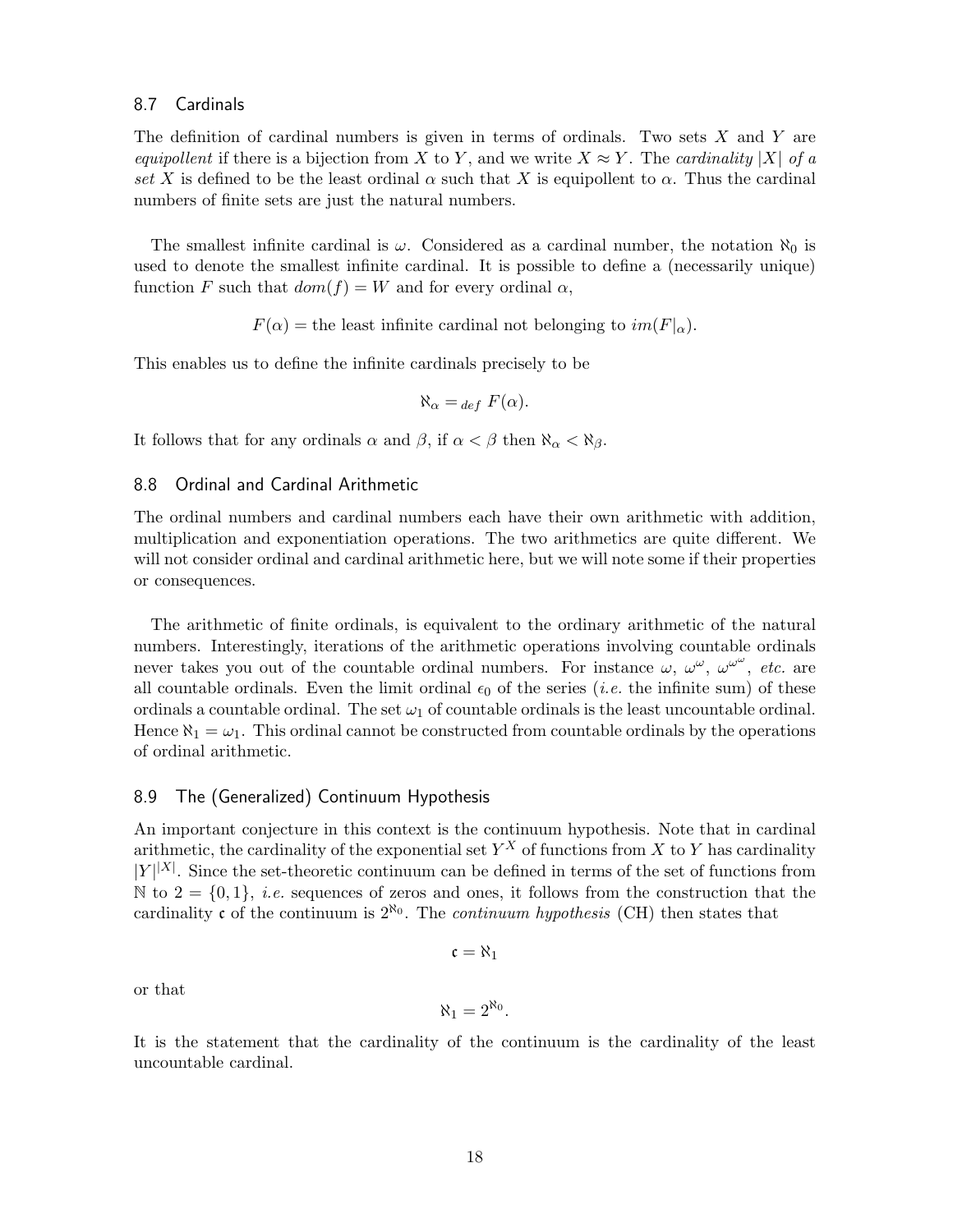This generalizes to the generalized continuum hypothesis (GCH), which states that

$$
\aleph_{\alpha+1}=2^{\aleph_\alpha}
$$

for any ordinal  $\alpha$ . This is essentially the statement that the power set operation yields the minimal increase in cardinality. It was shown by Gödel that GCH is consistent with ZFC set theory (see the end of this section for a brief mention of what ZFC is). Cohen subsequently showed that it was also independent of ZFC. Thus, ZFC offers no way to decide on the truth value of GCH. The same applies in the case of the axiom of choice (AC) (see section [9\)](#page-23-0). Again, Gödel proved consistency and Cohen proved independence.

Both ordinal and cardinal arithmetic can establish propositions of the sort that state that countable unions of countable sets are countable. The basic properties of cardinal arithmetic establish that products and coproducts of infinite sets with the same cardinality preserve cardinality. Also products and coproducts of infinite sets with different cardinality have the cardinality of the set with the greatest cardinality. Note, however, that many of these proofs assume the axiom of choice (see section [9\)](#page-23-0).

### <span id="page-21-0"></span>8.10 The Hierarchy of Sets

The class of all sets can be generated in a sequence of stages of construction, which can be indexed by ordinals. This is so since any well-ordered set is order-isomorphic to a unique ordinal. Let  $V_\alpha$  be the set of all sets constructed at stage  $\alpha$ . Then we define the  $V_\alpha$  inductively in the following way:

$$
V_0 = \emptyset;
$$
  
\n
$$
V_{\alpha+1} = \mathcal{P}V_{\alpha};
$$
  
\n
$$
V_{\lambda} = \bigcup_{\alpha < \lambda} V_{\alpha} \text{ for limit ordinals } \lambda.
$$

It follows from this that we have that

$$
V_1 = \{\emptyset\};
$$
  
\n
$$
V_2 = \{\emptyset, \{\emptyset\}\};
$$
  
\n
$$
V_3 = \{\emptyset, \{\emptyset\}, \{\{\emptyset\}\}, \{\emptyset, \{\emptyset\}\}\};
$$

 $V_4$  is a set of 16 elements; etc.

It can be shown that this process generates all of the sets. This is to say that every set is contained in  $V_{\alpha}$  for some ordinal  $\alpha$ . Defining V to be the class of all sets, we have that

$$
V = \bigcup_{\alpha \in W} V_{\alpha}.
$$

Using transfinite induction it can be shown that  $V_{\alpha} \subseteq V_{\beta}$  for  $\alpha < \beta$ . Also using induction, it can be shown that for any ordinal  $\alpha \subseteq V_\alpha$ , and hence that  $\alpha \in V_{\alpha+1}$ .

Intuitively, the hierarchy of sets can be pictured as a letter  $V'$ , with  $V_0$  at the bottom and each successive, and larger,  $V_{\alpha}$  expanding above it. This picture motivates the notation V for the class of all sets.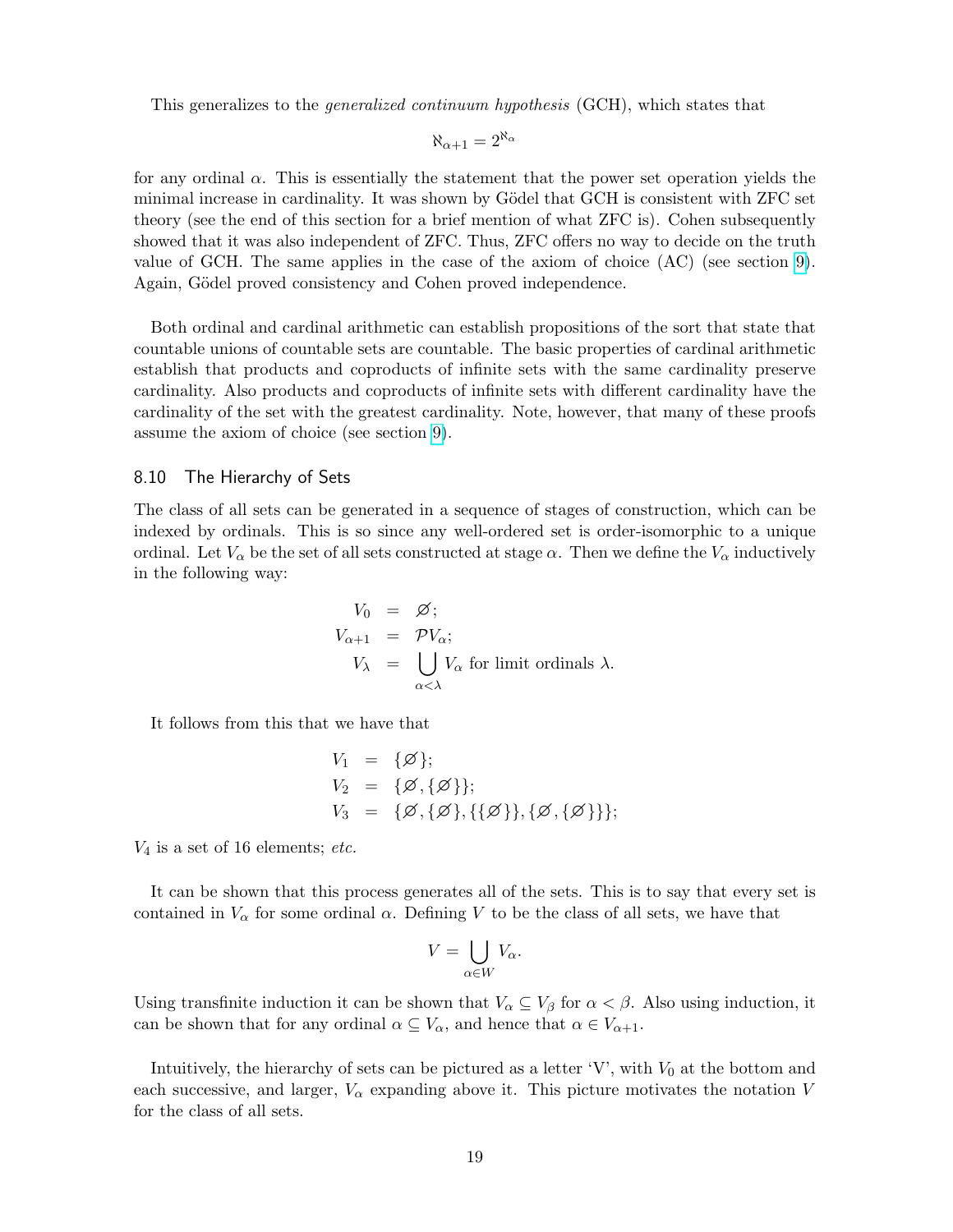### <span id="page-22-0"></span>8.11 A Mention of ZFC and NBGC

Naturally, the quasi-axiomatic presentation up to now is a rough sketch of the theory of sets and classes. This presentation of set theory should, however, be sufficient for doing mathematics on an informal level. Although, some care needs to be taken with respect to whether or not one is assuming the axiom of choice. We will consider issues concerned with choice in the following section. No attempt has been made to have anything anywhere approaching a rigorous presentation of (some small part of) set theory, there being many, many, many, of these in existence, and I do not endeavour to add to them.

What has been presented here is something like a hybrid of Zermelo-Fraenkel set theory  $(ZF)$ , which is a theory of sets, von-Neumann-Bernays-Gödel set theory (NBG), which is a theory of sets and classes, and both of these systems with the axiom of choice, ZFC and NBGC respectively. Since ZFC and NBGC are (proof-theoretically) equivalent theories, there is nothing particularly misleading in this presentation. For ZFC, all of the definitions and statements that involve classes that are not proper classes will be well-defined or true in case we replace 'class' with 'set.' The notes also highlight some definitions and statements that are also true of proper classes and, consequently, give some indication of what is available descriptively in NBGC.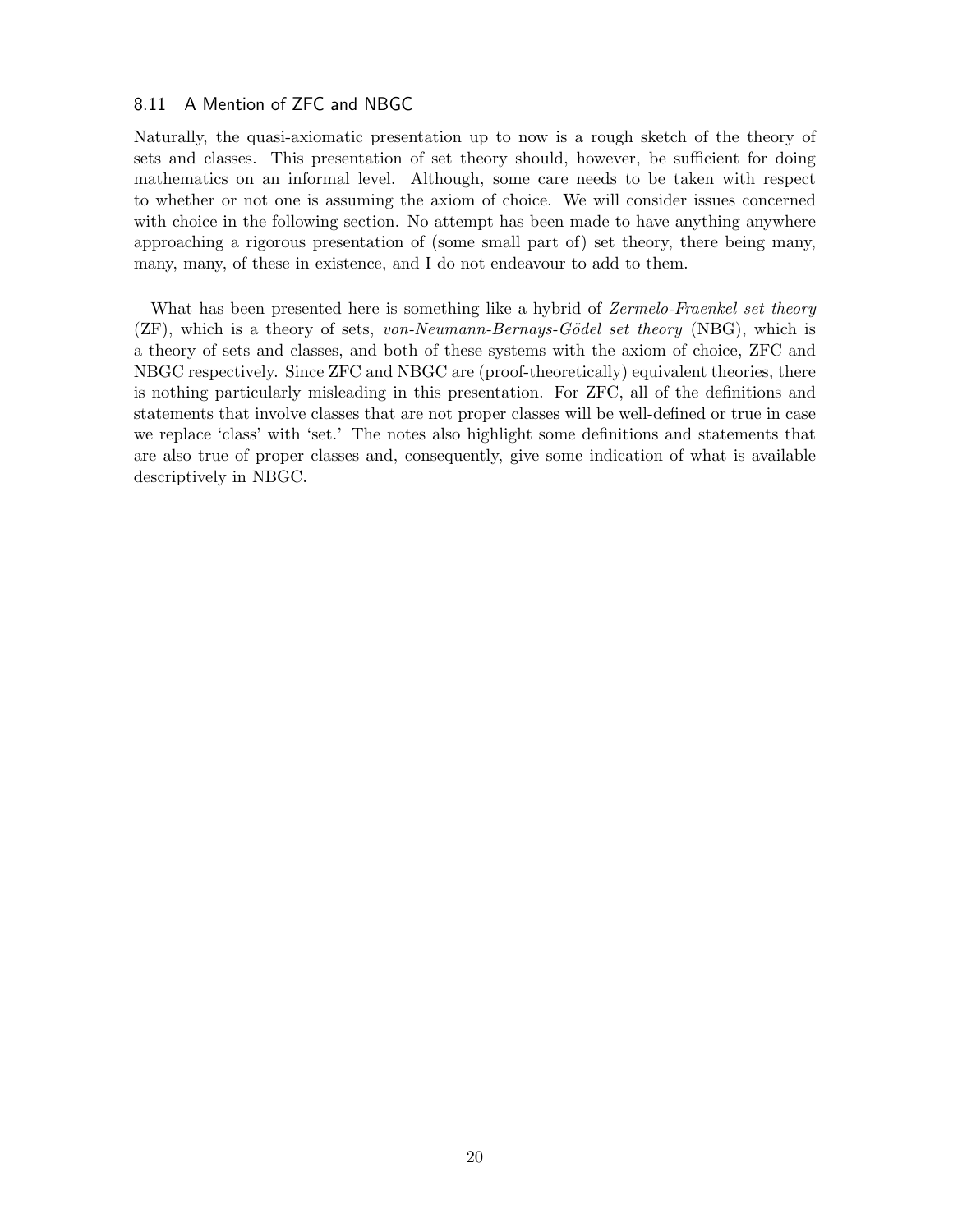### <span id="page-23-0"></span>9 The Axiom of Choice<sup>\*</sup>

### <span id="page-23-1"></span>9.1 Choice and Choice Functions

A choice function on a class S of sets is a function *g* with  $dom(g) = S$ , such that  $g(X) \in X$ for every  $X \in \mathcal{S}$ . The axiom of choice states that if S is a set of non-empty sets then there is a choice function on  $\mathcal S$ . This axiom is of a great degree of interest philosophically since it is a prima facie natural principle, yet it has some rather unusual and quite unexpected consequences.

### <span id="page-23-2"></span>9.2 Russell's Shoes and Socks

As an introduction to the subtleties introduced by the axiom of choice, we consider a riddle due to Bertrand Russell. Consider the following problem:

- 1. Suppose that a drawer contains infinitely many pairs of shoes. Construct a set containing one shoe from each pair.
- 2. Same question for pairs of socks.

The first part of this problem has an easy solutions, since we could simply take the left shoe from each pair. The situation in the second part, however, is more problematic since there is no general rule to select one sock from each pair as there is in part 1.

Turning back to consideration of choice functions, the question posed is asking if there is a choice function on the set of sets of pairs of socks that picks one sock from each pair, or whether the image of this function is a set. Put another way, the question is asking whether there is a set S containing one element from each of an infinite set of two-element sets. The problem is that there is no apparent way to construct such a set S. There is nothing contradictory about considering such a set to exist yet, interestingly, there is also nothing contradictory about considering it not to exist.

The existence of a choice function for any set of sets  $S$  is equivalent to the statement that the cartesian product of any set of non-empty sets is non-empty. In this connection, Russell called the axiom of choice the multiplicative axiom.

### <span id="page-23-3"></span>9.3 Consequences of the Axiom of Choice

Assuming that the axiom of choice holds in general has a variety of strange and sometimes paradoxical consequences. A favourite example of this among mathematicians is the Banach-Tarski paradox. If the axiom of choice is assumed, then it can be shown that it is possible to partition a unit sphere into a finite number of pieces, which can be reassembled (by rigid motions) to form two unit spheres, or a sphere of radius 2. Although this may seem to make the axiom of choice unacceptable, the proof of this result relies on the sphere being decomposed into *non-measurable sets*, which, intuitively, and restricting attention to subsets of  $\mathbb{R}^3$ , are sets with no definable length, area or volume. Thus, the sets involved in the construction are very peculiar indeed. But that such sets exist is guaranteed by the axiom of choice.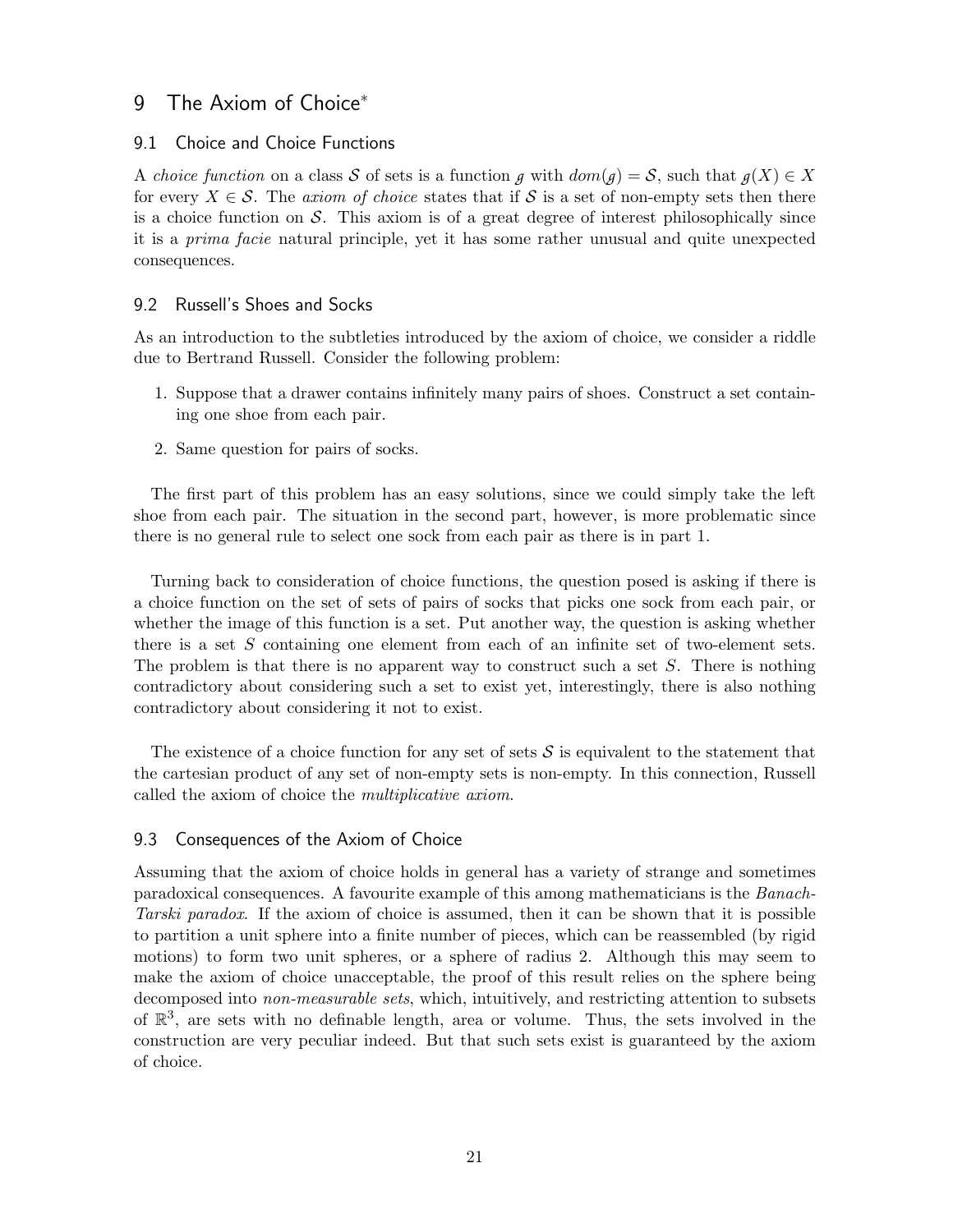Working in the axiom of choice's favour is its ability to generate very nice general results in mathematics. One such result is that every vector space has a basis. Another is that the compactness theorem holds for propositional logic based on any set of propositional variables. That this follows from choice is, perhaps, connected with the 'spookiness' (or dubiousness?) of some of the arguments generated using compactness. Another important theorem is Tychonoff's theorem, which states that the product of a family of compact spaces is compact in the product topology.

Choice also enables the proof of following theorems:

- 1. Every set is equipollent to a unique cardinal number;
- 2. Every partial ordering of a set  $X$  can be extended to a linear ordering of  $X$ ;
- 3. Every lattice with unit and at least one other element has a maximal ideal (Maximal Ideal Theorem for Lattices);
- 4. Every Boolean algebra has a prime ideal;
- 5. Every Boolean algebra has an ultrafilter;
- 6. Every Boolean algebra is isomorphic to a set algebra (Stone Representation Theorem);
- 7. Every subgroup of a free group is a free group (Nielsen-Schreier Theorem);
- 8. For any field  $F$ , and algebraic closure of  $F$  exists and is unique (up to isomorphism);
- 9. Every subspace of a separable metric space is separable.

### <span id="page-24-0"></span>9.4 Equivalents to the Axiom of Choice

Because choice is such a natural principle, it is quite easy to assume it without realizing it. The proofs of some of the propositions and theorems stated earlier in these notes require choice. But, because choice, is to some extent, a controversial axiom, one reason for which being its highly non-constructive character, it is wise to be aware of when it is being assumed. Accordingly, it is very useful to be familiar with other principles that are logically equivalent to it. Some statements that are equivalent to the axiom of choice are the following:

- 1. Every set is equipollent to an ordinal;
- 2. The class of cardinal numbers is well-ordered;
- 3. For every set X there is a well-ordering on X (Well-Ordering Theorem);
- 4. If S is a set of finite character, then for every  $S \in \mathcal{S}$  there is an  $M \in \mathcal{S}$  such that  $S \subseteq M$  and M is maximal in S wrt  $\subset_{\mathcal{S}}$  (Tukey-Teichmüller Lemma);
- 5. Let  $\langle X, \prec \rangle$  be a partially ordered set and let C be the set of all chains in  $\langle X, \prec \rangle$ . Then every member of C is included in some member of C that is maximal wrt  $\subset_{\mathcal{C}}$  (Hausdorff Maximality Principle);
- 6. Let  $\langle X, \prec \rangle$  be a partially ordered set such that every chain in it has an upper bound in X. Then for each  $x \in X$  there is some  $u \in X$  such that u is maximal in X wrt  $\prec$ and such that  $x \preceq u$  (Zorn's Lemma);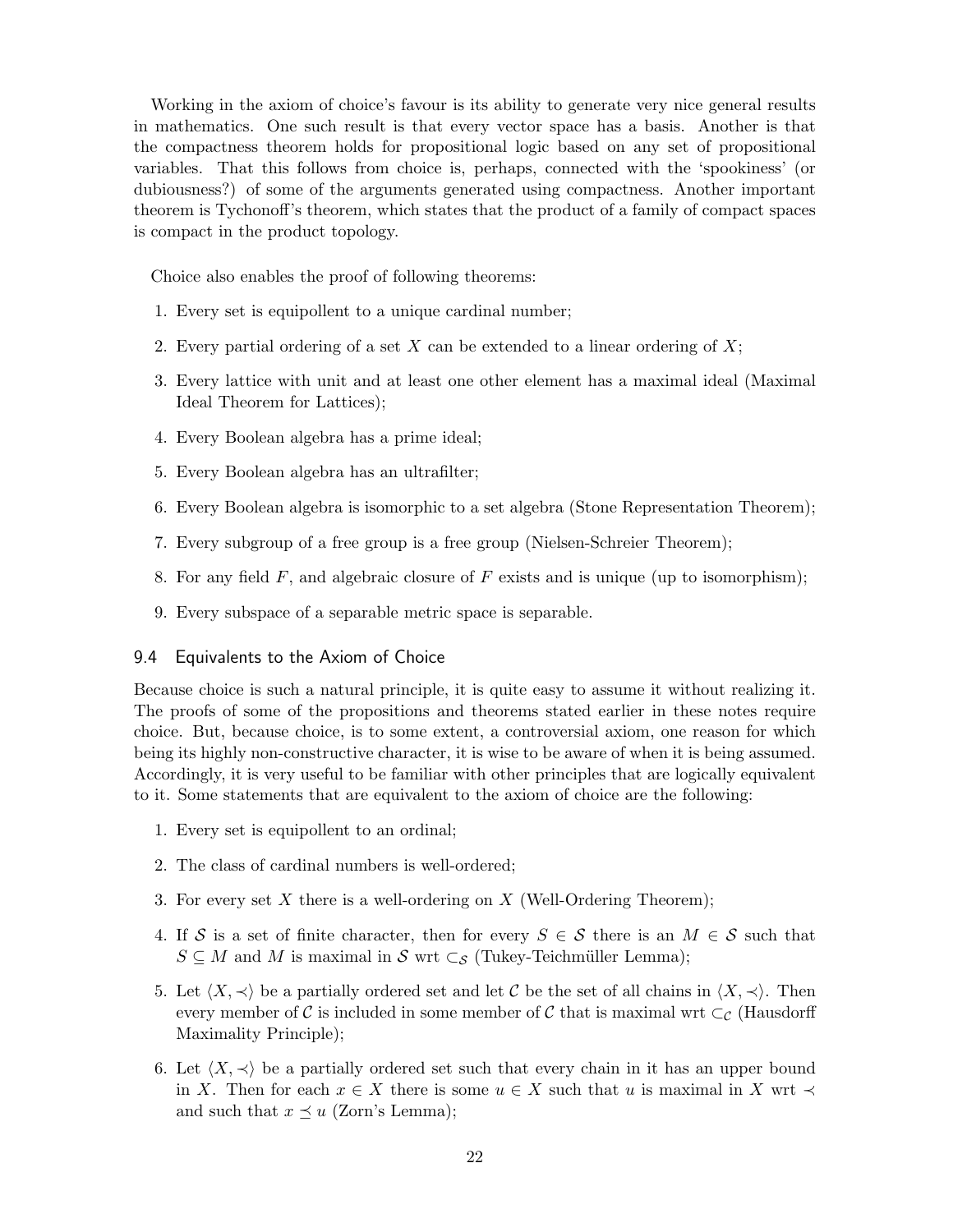- 7. The cartesian product of any family of non-empty sets is non-empty (Multiplicative Axiom);
- 8. Every lattice with a unit element and at least one other element contains a maximal ideal.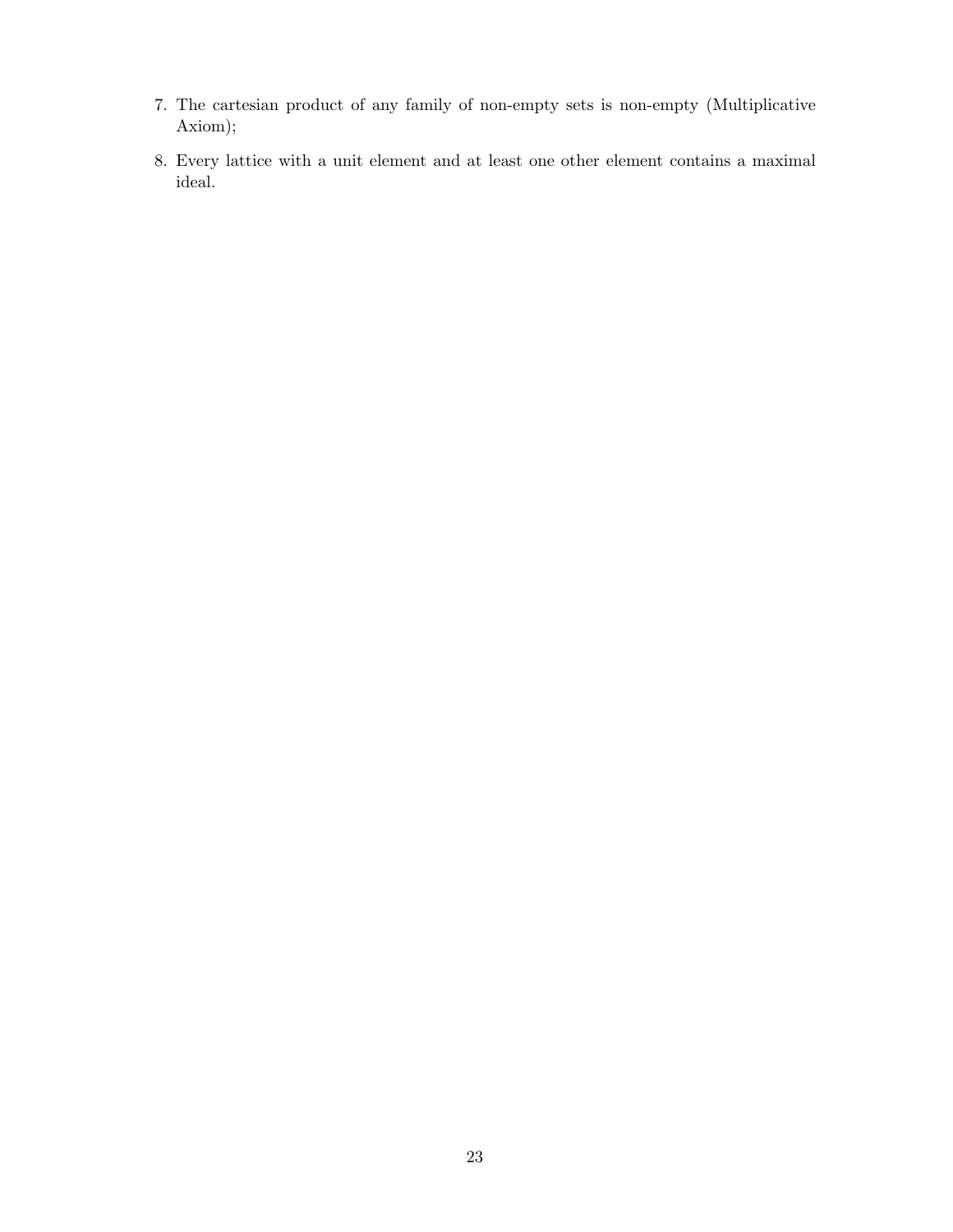### <span id="page-26-0"></span>10 The Number Systems†

### <span id="page-26-1"></span>10.1 The Natural Numbers

With an appreciation of the fundamentals of set theory, we may now turn to consider the number systems fundamental to mathematics from a set theoretic point of view. We have already defined the set of natural numbers N. In the context of number theory, the mathematical structure we are interested in is not simply N, but it together with an order relation  $\leq$  and two binary operations  $+$  and  $\cdot$  such that the Peano axioms are satisfied. We will consider the Peano axioms informally.

### <span id="page-26-2"></span>10.1.1 Peano Axioms

The first five axioms of Peano, which could be considered to be the axioms of order, are:

- 1. 0 is a natural number;
- 2. Every natural number m has a unique successor  $s(m)$ ;
- 3. If m and n are distinct natural numbers, then  $s(m) \neq s(n);$
- 4. For every every natural number  $m, s(m) \neq 0;$
- 5. The Principle of Mathematical Induction.

Clearly, the first five axioms are satisfied by establishing that  $\omega$  is a set.

The remaining four axioms fix the properties of the  $+$  and  $\cdot$  operations. A binary operation on a set X is essentially a function from  $X^2$  to X that is endowed with certain properties. The addition operation + and the multiplication operation  $\cdot$  are required to satisfy the four axioms for any  $m$  and  $n$ :

$$
1. \, m+0=m;
$$

- 2.  $m + s(n) = s(m+n);$
- 3.  $m \cdot 0 = 0$ ;
- 4.  $m \cdot s(n) = m \cdot n + m$ .

### <span id="page-26-3"></span>10.1.2 A Mention of Models and Structures

Defining two binary operations  $+$  and  $\cdot$  on  $\omega$  that satisfy the above and the natural ordering we can construct the 4-tuple  $\langle \omega, \langle , +, \cdot \rangle$ , which is a mathematical structure that satisfies all of the Peano axioms. This structure is a model of Peano arithmetic. The Peano axioms determine a unique algebra of propositions, viz., the truths of arithmetic. Our structure  $\langle \omega, \langle +, \cdot \rangle$  is a concrete realization of this abstract algebra of propositions, in the sense that each member of the abstract algebra of Peano propositions is a true statement in our structure. This sort of concrete realization of an abstract algebra of propositions is called a model of that algebra of propositions.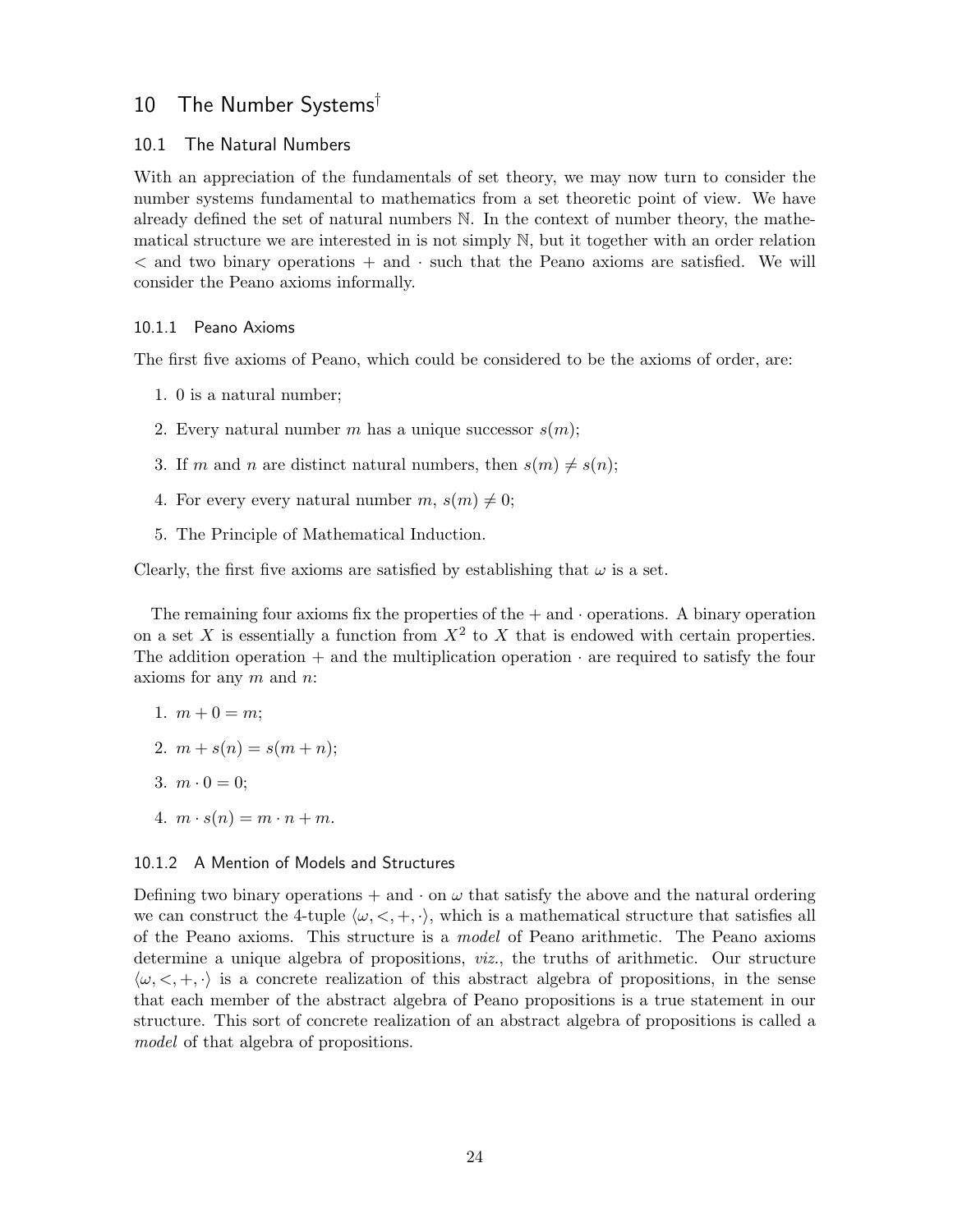Note that strictly speaking the claim that  $\langle \omega, \langle , +, \cdot \rangle$  is a model of Peano arithmetic is false. In order for a mathematical structure to be a model of an algebra of propositions it must contain not only the relevant mathematical operations (which are functions in the abstract language), but also relations corresponding to the predicates of the language of the algebra of propositions. In general, though not universally, this includes the identity relation  $=$ , which is just the identity relation on the universe, which in this case is  $\mathbb N$ . In some cases this also includes certain designated individuals, considered to be 0-ary relations of the abstract language. In this case it is necessary to identify 0 with  $\emptyset$  and 1 with  $\{\emptyset\}$ . In this informal presentation I am just overlooking these details and taking the equality and required relations to be implicit.

Note also that a model of Peano arithmetic is a 4-tuple  $\langle S, \langle , +, \cdot \rangle$  consisting of a set S, an order relation on S satisfying the first five axioms, and two binary operations on S satisfying the last four axioms. Thus, our structure,  $\langle \omega, \langle , +, \cdot \rangle$  is a (very) special case of a model of Peano arithmetic.

When there is no confusion, we will simply abbreviate  $\langle \omega, \langle +, +, \cdot \rangle$  and represent it by N. It is important, however, to distinguish between, the bare set N, the (explicitly) ordered version of it  $\langle \omega, \langle \rangle$ , which contains information about order relations between numbers, and the 4-tuple  $\langle \omega, \langle , +, \cdot \rangle$ , which has more structure associated with which propositions of arithmetic come out true. Intuitively  $\omega$  has a strictly greater degree of structure than the bare set corresponding to it (take an equinumerous set with no natural ordering),  $\langle \omega, \langle \rangle$  has a strictly greater degree of structure than  $\omega$ , and  $\langle \omega, \langle , +, \cdot \rangle$  has a strictly greater degree of structure than  $\langle \omega, \langle \rangle$ .

With this intuitive idea of the degree of structure possessed by N, we can discuss an important property of N as a model of Peano arithmetic. Every model of Peano arithmetic is structurally identical or isomorphic to  $N$ . This means that every collection of objects and relations that satisfies Peano's axioms will be isomorphic to N. This property of the Peano axioms is called categoricity. The categoricity of the Peano axioms justifies identifying the finite ordinals with the natural numbers. This amounts to taking N to represent the equivalence class of models.

### <span id="page-27-0"></span>10.2 The Integers

The approach that we will take with the remaining number systems will be much less formal. Two important laws of the natural numbers is the cancellation laws for addition and multiplication (except by zero):

$$
a + c = b + c \Rightarrow a = b;
$$
  

$$
ac = bc, c \neq 0 \Rightarrow a = b.
$$

The difference  $a-b$  between two numbers is only defined when  $a+x=b$  has a solution for  $x \in$ N, which occurs iff  $a \leq b$ . Thus subtraction can be defined only for certain (decomposable) numbers. In order to have subtraction defined everywhere, it is necessary to extend the natural numbers to include negative numbers, which involves the construction of the integers.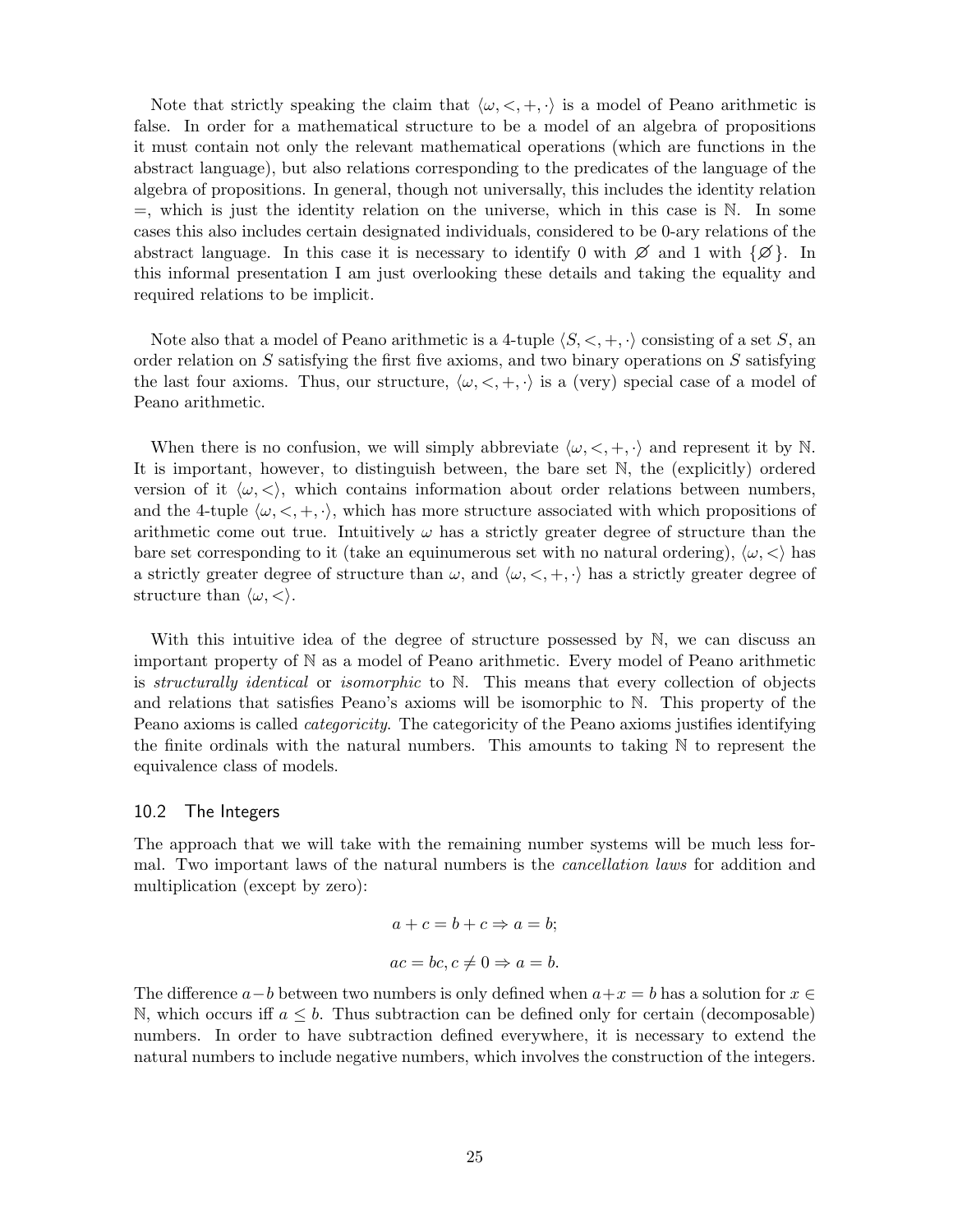We may now see that we must define an operation – that takes every pair of numbers  $\langle a, b \rangle$  to their difference  $x = a - b$ . Each such ordered pair must correspond to a solution of the equation  $a + x = b$ . Different ordered pairs should determine the same difference, which means that the numbers should be represented as equivalence classes of ordered pairs. The equivalence relation should identify two ordered pairs  $\langle a, b \rangle$  and  $\langle c, d \rangle$  when their differences are equal, *i.e.* when  $a - b = c - d$ . This is equivalent to the proposition  $a + d = b + c$ , which is well-defined in N.

Let ~ be a relation on  $\mathbb{N} \times \mathbb{N}$  that defined such that  $\langle a, b \rangle = \langle c, d \rangle$  iff  $a + d = b + c$ . It is easy to see that this is an equivalence relation. We may then define the set of *integers* to be

$$
\mathbb{Z} =_{def} (\mathbb{N} \times \mathbb{N})/\sim.
$$

Let [a, b] denote the equivalence class containing  $\langle a, b \rangle$ . Then we may define addition, multiplication and order on  $\mathbb Z$  in the following way:

- $[a, b] + [c, d] = [a + c, b + c];$
- $[a, b] \cdot [c, d] = [ac + bd, ad + bc];$
- $[a, b] \leq [c, d]$  iff  $a + d \leq b + c$ .

To see what motivates these definitions, notice that  $[a, b]$  is intended to represent the integer  $a - b$ . It is an exercise to show that these operations preserve equivalence, and that the usual arithmetic properties of the integers hold in  $\mathbb{Z}$  (It is required to show that  $\mathbb{Z}$  is a commutative ring with identity and has no zero divisors).

Notice that the map that takes a to [a, 0] is an injection from N into  $\mathbb Z$  that preserves order, addition and multiplication. This enables us to redefine  $\mathbb N$  so that  $\mathbb N \subset \mathbb Z$ . This amounts to an *embedding* of  $\mathbb N$  into  $\mathbb Z$ .

### <span id="page-28-0"></span>10.3 The Rational Numbers

To generate the rational numbers from the integers we must add solutions to the equations  $ax = b$  with  $a \neq 0$ ; and the equations  $ax = b$  and  $cx = d$  should have the same solution if  $ad = bc$ . Let  $\sim$  be a relation on the set

$$
\{\langle a, b \rangle \in \mathbb{Z}^2 \mid a \neq 0\}
$$

by the requirement that  $\langle a, b \rangle \sim \langle c, d \rangle$  iff  $ad = bc$ . We define the set of *rational numbers* to be

$$
\mathbb{Q} =_{def} \mathbb{Z}^2 / \! \sim.
$$

Let [a, b] denote the equivalence class containing  $\langle a, b \rangle$ . Then we may define addition, multiplication and order on  $Z$  in the following way:

- $[a, b] + [c, d] = [ad + bc, bd];$
- $[a, b] \cdot [c, d] = [ac, bd];$
- $[a, b] \leq [c, d]$  iff  $abd^2 \leq b^2cd$ .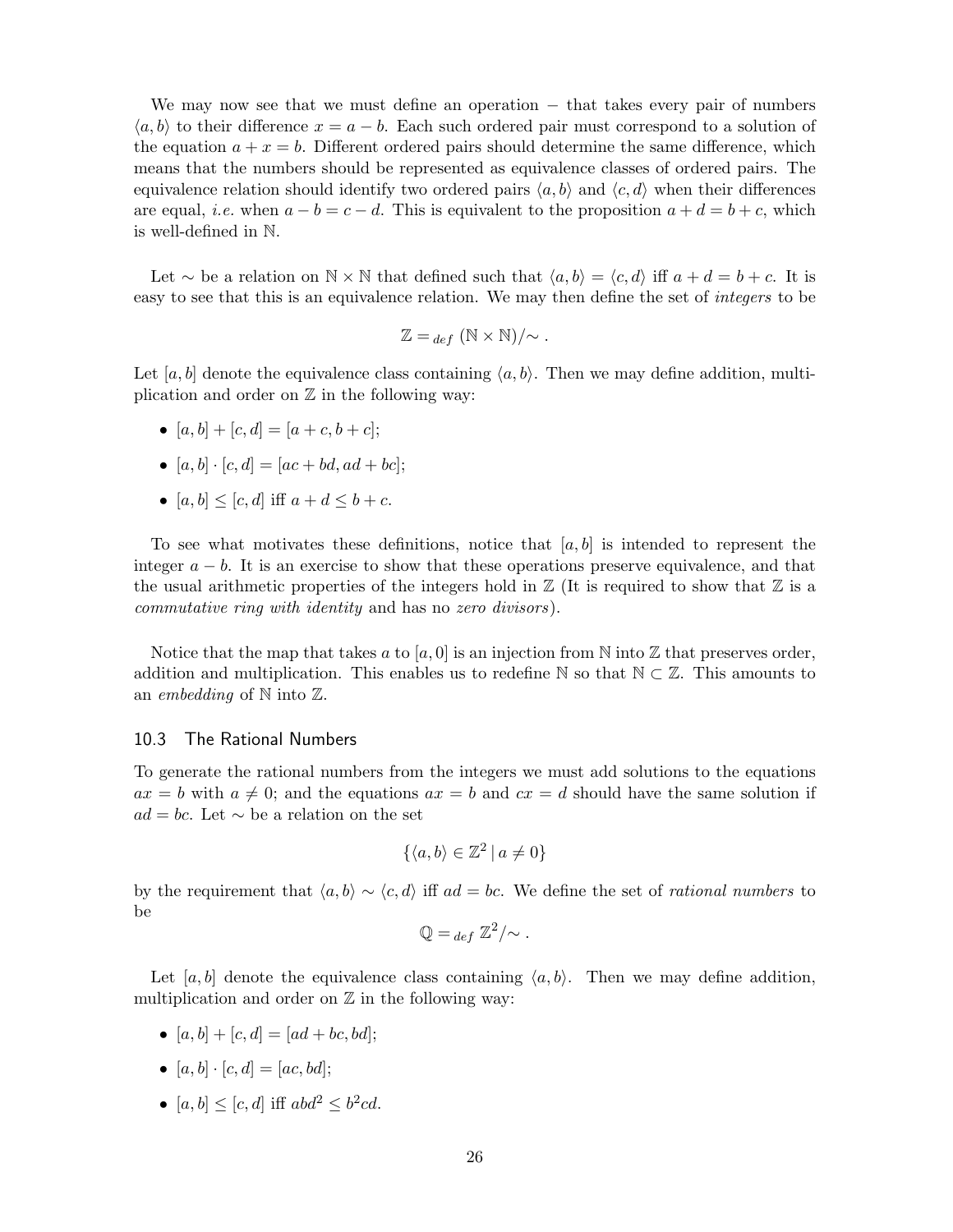It is an exercise to show that these operations preserve equivalence, and that the usual arithmetic properties of the rational numbers hold in  $\mathbb{Q}$ , which entails showing that  $\mathbb{Q}$  is an ordered field. Notice that the map from  $\mathbb Z$  to  $\mathbb Q$  taking a to [a, 1] is an embedding of  $\mathbb Z$  into Q.

### <span id="page-29-0"></span>10.4 The Real Numbers

The set of real numbers contains many gaps that can be approximated as closely as one likes The set of real numbers contains many gaps that can be approximated as closely as one fikes<br>but not reached by rational numbers. These, irrational, numbers are numbers like  $\sqrt{2}$ ,  $\pi$ and e. The construction of the real numbers completes the rationals to include all of the irrational numbers and fill in the gaps.

The two standard ways of constructing the real numbers are by equivalence classes of Cauchy sequences or by Dedekind cuts. It is possible to sketch the latter construction. These constructions are necessarily more involved as a result of the fact that the move to the real numbers increases the cardinality.

### <span id="page-29-1"></span>10.4.1 Dedekind Cuts

The idea of Dedekind cuts is that each real number  $r$  partitions the set of rationals into two sets,  $\{x \in \mathbb{Q} \mid x \leq r\}$  and  $\{x \in \mathbb{Q} \mid x > r\}$ . Each real number determines a unique cut, since between each two rationals there is a real number. The construction, then, identifies each real number with the corresponding cut.

- A Dedekind cut is a partition of  $\mathbb Q$  into two subsets L and R with the properties:
- Every element of L is smaller than every element of  $R$ ;
- $R$  has no least element.

Then we define the set of real numbers  $\mathbb R$  to be the set of all Dedekind cuts, which we write as ordered pairs  $\langle L, R \rangle$ . The task is then to define order, addition and multiplication on R. We will not examine this here.

### <span id="page-29-2"></span>10.4.2 Axioms for the Real Numbers

It can be shown from the resulting construction that  $\mathbb R$  is a totally ordered field and satisfies the principle of the supremum:

Every non-empty set of real numbers which has an upper bound has a supremum.

This is also called the *order-completeness* property. The axiomatic presentation of the theory of the real numbers characterizes the real numbers as an order-complete totally ordered field. It can be shown that these axioms are categorical. Thus,  $\mathbb R$  is the order-complete totally ordered field.

### <span id="page-29-3"></span>10.5 The Complex Numbers

We conclude this presentation with a brief consideration of the complex numbers. The motivation for the extension of the reals to the complex numbers comes from the desire to solve equations like  $x^2 + 1 = 0$ . The solution to this equation is the imaginary unit  $i = \sqrt{-1}$ .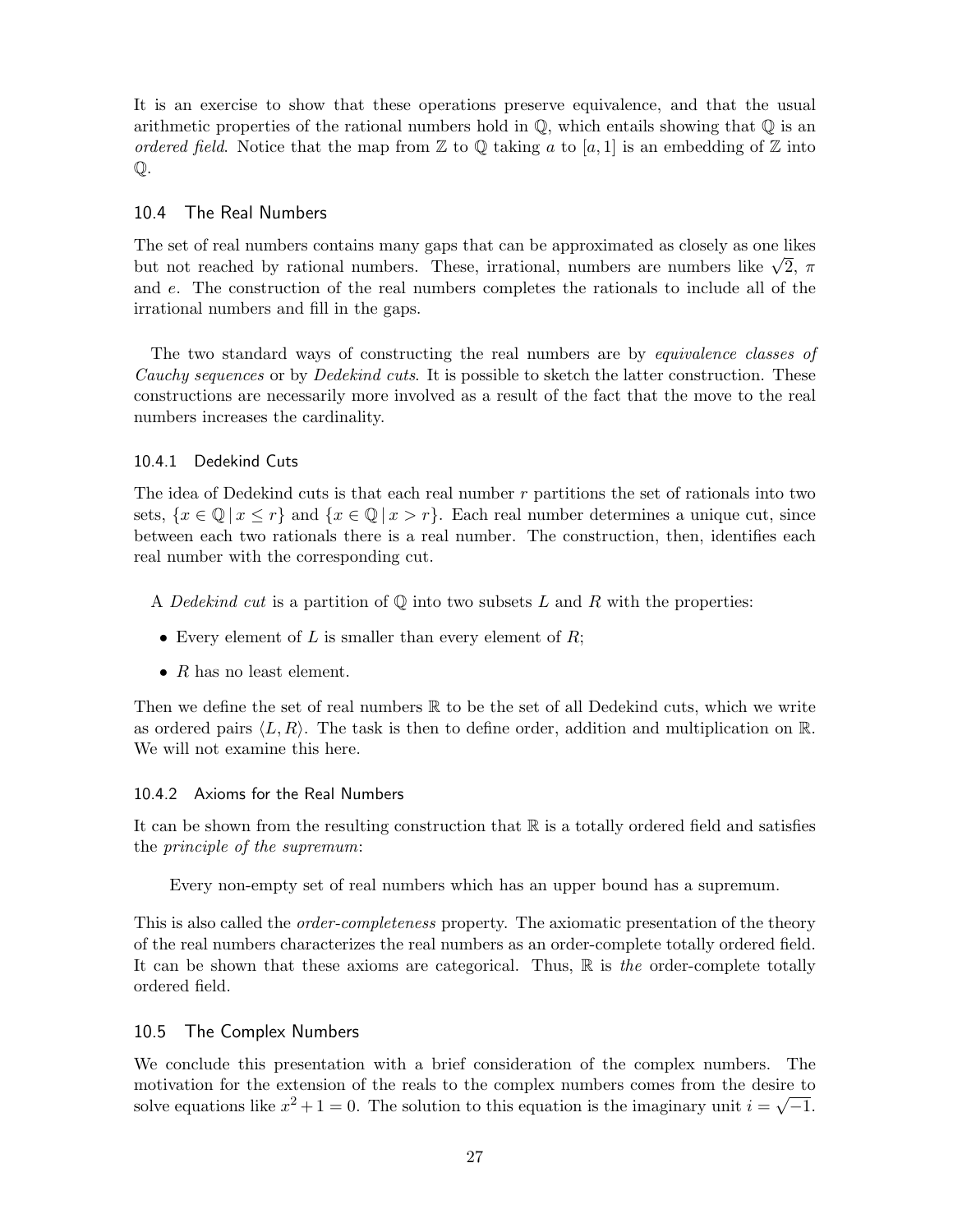A general complex number  $z = x + iy$ , where  $x, y \in \mathbb{R}$ . x is called the real part of z and  $y$  the *imaginary part*. We can construct the set of complex numbers in such a way that  $\mathbb{C} = \mathbb{R} \times \mathbb{R}$  by identifying a complex number z with its real and imaginary parts. The addition and multiplication operations are then defined as

- $\langle a, b \rangle + \langle c, d \rangle = \langle a + c, b + d \rangle;$
- $\langle a, b \rangle \cdot \langle c, d \rangle = \langle ac bd, ad + bc \rangle.$

It can then be shown that  $C$  is a field and that it is *algebraically closed*.